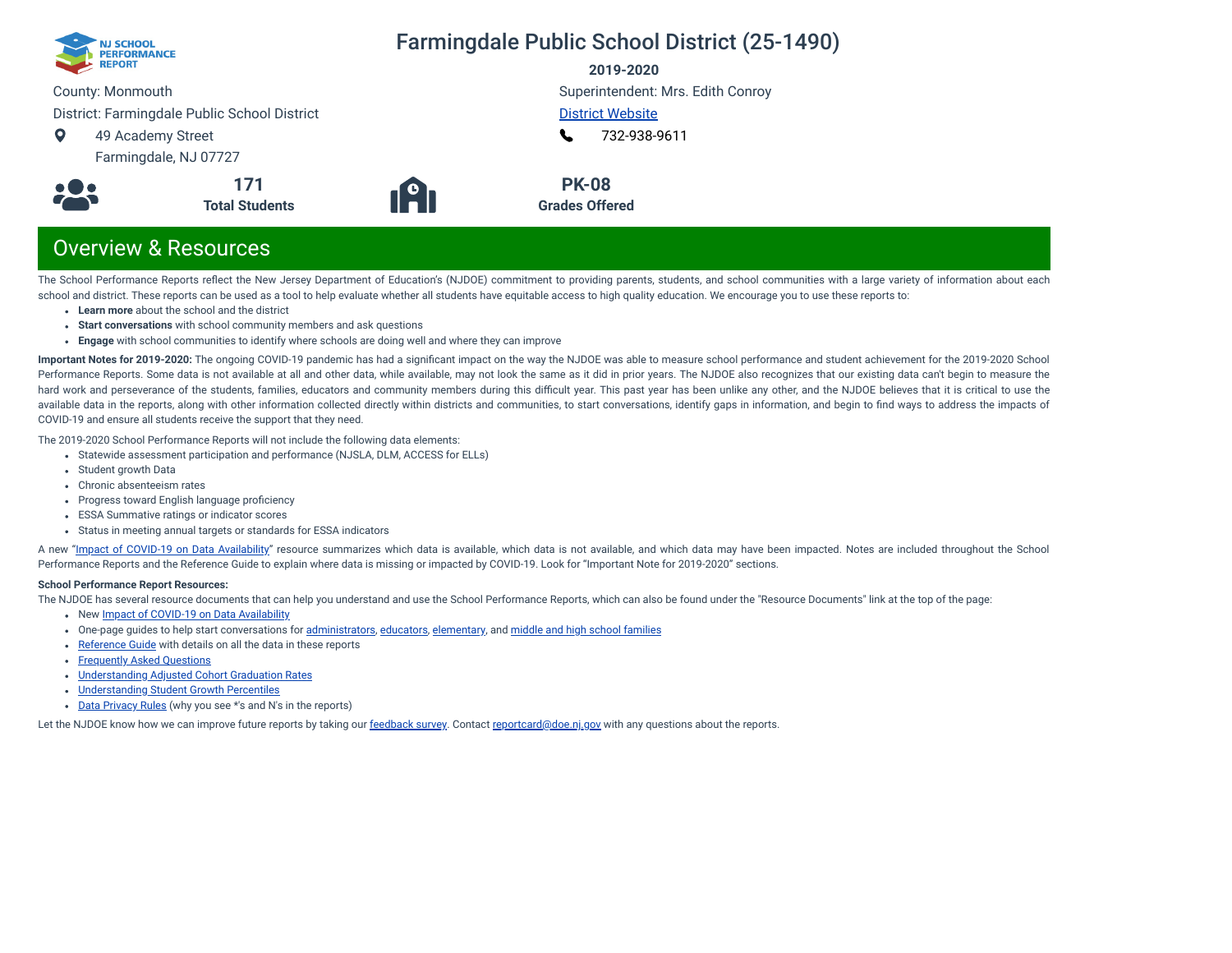

(25-1490) 2019-2020

#### **Report Key:**

**\*** Data is not displayed in order to protect student privacy **\*\*** Accountability calculations require 20 or more students **N** No Data is available to display

**†** This indicates a table specific note,see note below table

## Overview & Resources

## **District Contact Information**

This table contains contact information including superintendent name, address, phone number, email address, and social media information, if provided.

| <b>Type</b>                | <b>Contact Information</b>                  |
|----------------------------|---------------------------------------------|
| County                     | Monmouth                                    |
| <b>District</b>            | Farmingdale Public School District          |
| <b>Superintendent Name</b> | Mrs. Edith Conroy                           |
| Address                    | 49 Academy Street, Farmingdale, NJ 07727    |
| <b>Phone Number</b>        | 732-938-9611                                |
| Email Address              | edith.conroy@farmingdaleschool.com          |
| Website                    | farmingdaleschool.com                       |
| Facebook                   | https://www.facebook.com/FarmingdaleSchool/ |
| Twitter                    | https://twitter.com/FSDVikings              |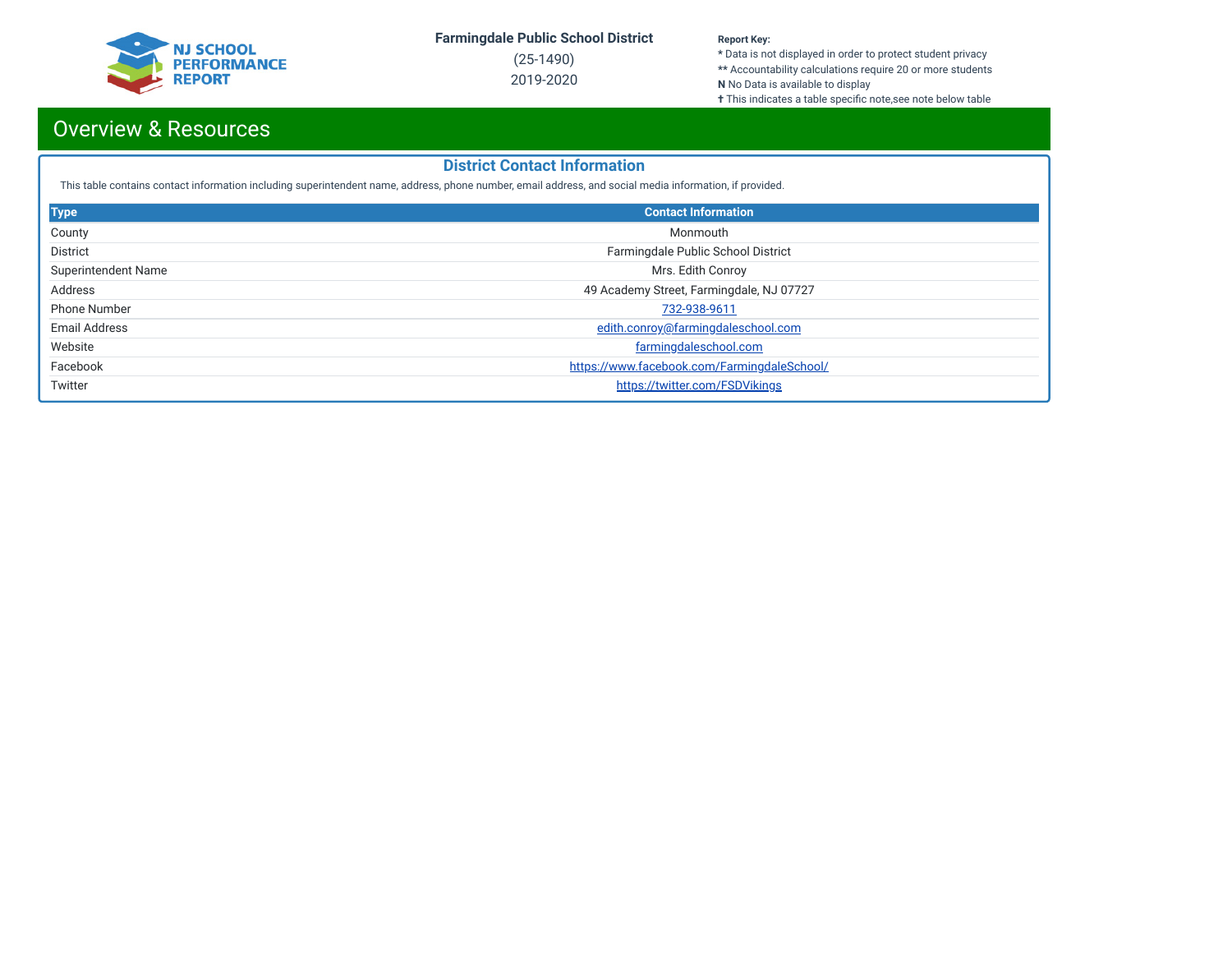

(25-1490) 2019-2020

#### **Report Key:**

**\*** Data is not displayed in order to protect student privacy **\*\*** Accountability calculations require 20 or more students **N** No Data is available to display

**†** This indicates a table specific note,see note below table

## Overview & Resources

| <b>Schools in this District</b>                                                          |                       |
|------------------------------------------------------------------------------------------|-----------------------|
| Click on a school name below to access the detailed school-level report for each school. |                       |
| <b>School Name</b>                                                                       | <b>Grades Offered</b> |
| <b>Farmingdale Elementary</b>                                                            | <b>PK-08</b>          |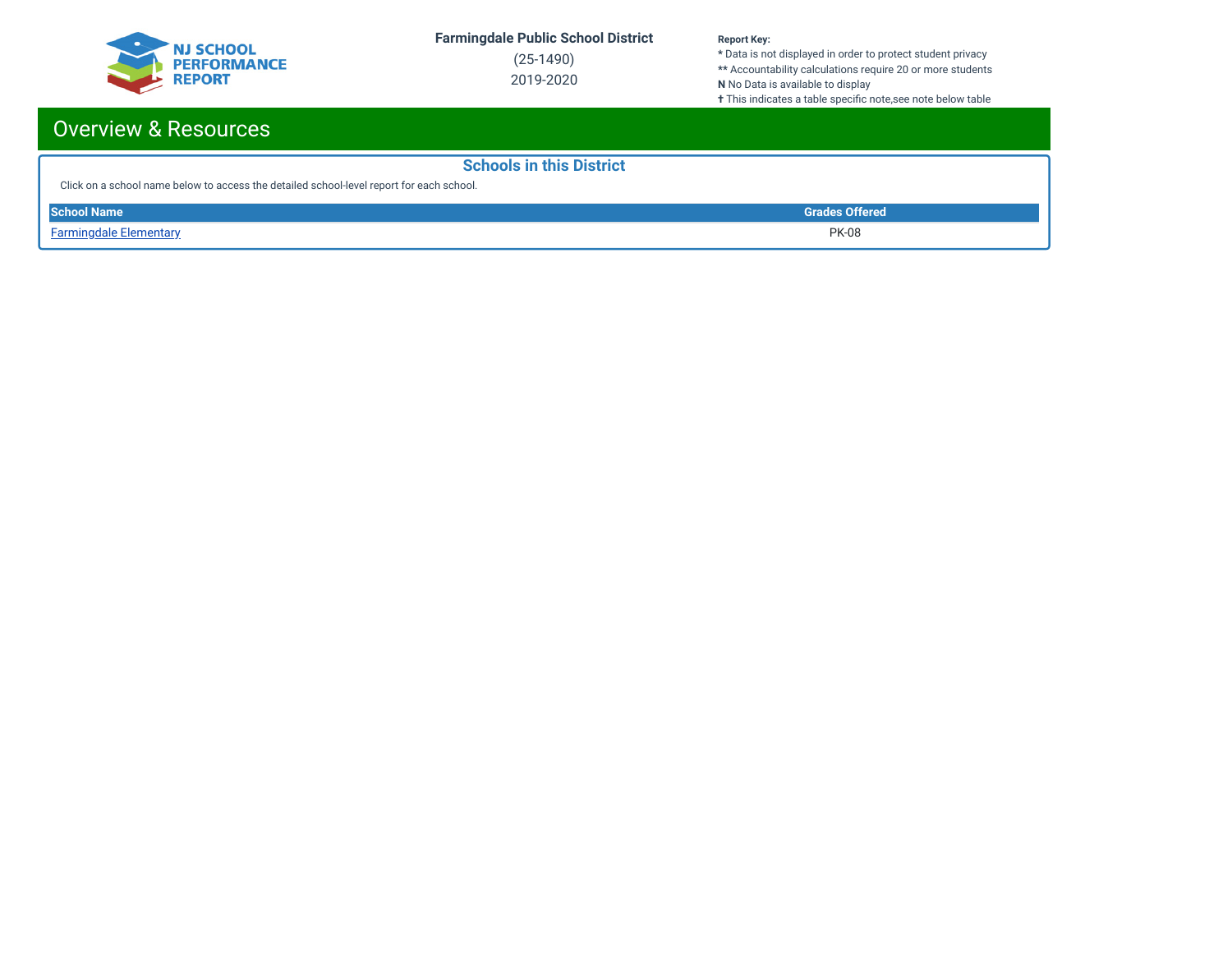

(25-1490) 2019-2020

#### **Report Key:**

**\*** Data is not displayed in order to protect student privacy **\*\*** Accountability calculations require 20 or more students

- **N** No Data is available to display
- **†** This indicates a table specific note,see note below table

## **Demographics**

Enrollment data reflects enrollment reported at the end of the school year and only includes students attending the school. Students that attend programs outside of the district are not included in enrollment counts and percentages.

### **Enrollment Trends by Grade**

This table shows the number of students enrolled by grade for the past three school years. Any students enrolled outside of the grades offered will be included in the total enrollment.

| <b>Grade</b>   | 2017-18 | $2018 - 19$ | 2019-20 |
|----------------|---------|-------------|---------|
| <b>PK</b>      | 10      | 10          | 20      |
| KG             | 20      | 15          | 18      |
| 1              | 15      | 18          | 15      |
| $\overline{2}$ | 11      | 16          | 21      |
| $\overline{3}$ | 19      | 10          | 17      |
| $\overline{4}$ | 13      | 17          | 13      |
| $\overline{5}$ | 14      | 15          | 16      |
| $\overline{6}$ | 20      | 15          | 14      |
| $\overline{7}$ | 14      | 19          | 16      |
| 8              | 20      | 13          | 21      |
| Total          | 156     | 148         | 171     |

## **Enrollment Trends by Student Group**

This table shows the percentage of students by student group for the past three school years. Note that 2019-20 is the first year that data was collected for non-binary/undesignated gender and, as a result, the 2019-20 data may not be a true representation of the student population. Additionally, to protect student privacy, gender percentages for 2019-20 are rounded to the nearest 0.5.

| <b>Student Group</b>                       | 2017-18 | 2018-19 | 2019-20 |
|--------------------------------------------|---------|---------|---------|
| Female                                     | 53.8%   | 52.0%   | 49.0%   |
| Male                                       | 46.2%   | 48.0%   | 51.0%   |
| Non-Binary/Undesignated Gender             |         |         | $~1\%$  |
| <b>Economically Disadvantaged Students</b> | 30.1%   | 26.4%   | 27.5%   |
| <b>Students with Disabilities</b>          | 23.1%   | 19.6%   | 18.1%   |
| <b>English Learners</b>                    | 0.0%    | 0.0%    | 0.0%    |
| <b>Homeless Students</b>                   | 0.0%    | 0.7%    | 1.2%    |
| <b>Students in Foster Care</b>             | 0.6%    | 0.0%    | 0.0%    |
| Military-Connected Students                | 0.0%    | 0.0%    | 0.0%    |
| <b>Migrant Students</b>                    | 0.0%    | 0.0%    | 0.0%    |

## **Enrollment by Racial and Ethnic Group**

This table shows the percentage of students by racial and ethnic group for the past three school years.

| <b>Racial And Ethnic Group</b>      | 2017-18 | 2018-19 | 2019-20 |
|-------------------------------------|---------|---------|---------|
| White                               | 62.2%   | 67.6%   | 69.6%   |
| Hispanic                            | 19.9%   | 12.8%   | 13.5%   |
| <b>Black or African American</b>    | 8.3%    | 9.5%    | 8.2%    |
| Asian                               | 1.3%    | 1.4%    | 0.6%    |
| Native Hawaiian or Pacific Islander | 0.6%    | 0.7%    | 0.6%    |
| American Indian or Alaska Native    | 0.0%    | 0.0%    | 0.0%    |
| Two Or More Races                   | 7.7%    | 8.1%    | 7.6%    |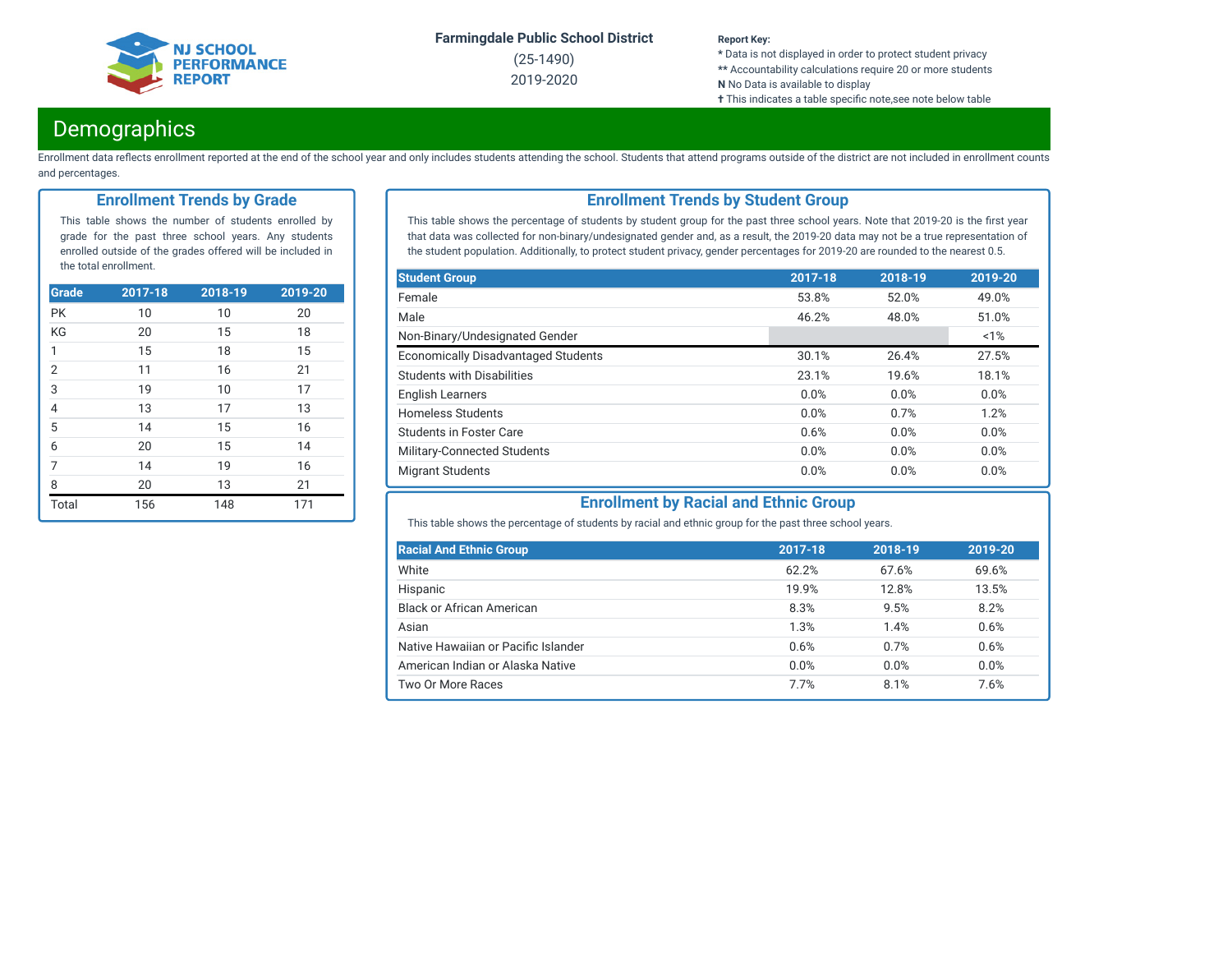

(25-1490) 2019-2020

#### **Report Key:**

**\*** Data is not displayed in order to protect student privacy **\*\*** Accountability calculations require 20 or more students **N** No Data is available to display

**†** This indicates a table specific note,see note below table

## Demographics

Enrollment data reflects enrollment reported at the end of the school year and only includes students attending the school. Students that attend programs outside of the district are not included in enrollment counts and percentages.

| This table shows number of students in full day and half day Pre-Kindergarten (PK) and Kindergarten (KG) for the past three school years. | <b>Enrollment Trends by Full / Half Day PK and KG</b> |         |         |
|-------------------------------------------------------------------------------------------------------------------------------------------|-------------------------------------------------------|---------|---------|
| <b>Grade</b>                                                                                                                              | 2017-18                                               | 2018-19 | 2019-20 |
| PK - Half Day                                                                                                                             |                                                       |         |         |
| PK - Full Day                                                                                                                             |                                                       |         | 14      |
| KG - Half Day                                                                                                                             |                                                       |         |         |
| KG - Full Day                                                                                                                             | 20                                                    | ۱5      | 18      |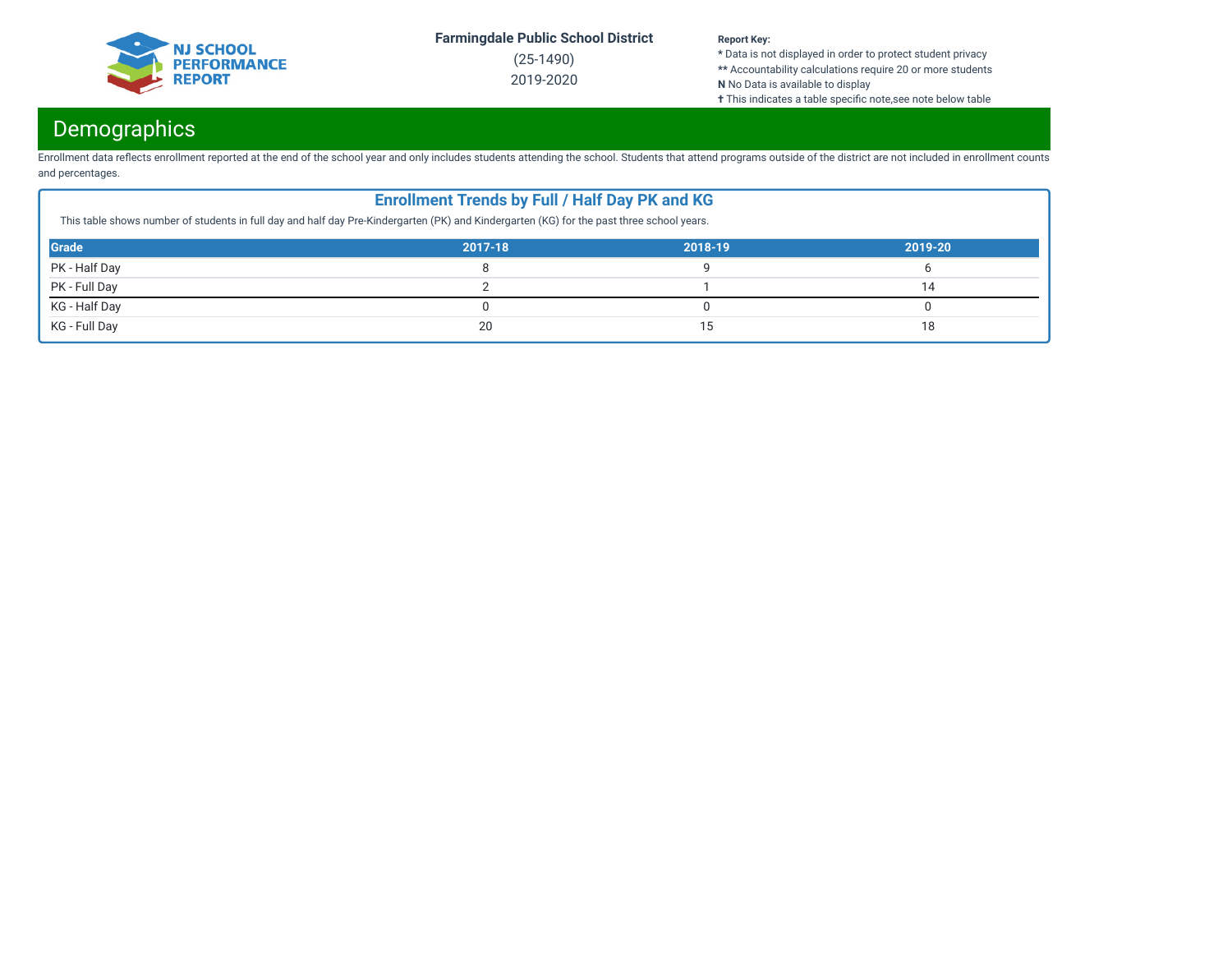

(25-1490) 2019-2020

#### **Report Key:**

**\*** Data is not displayed in order to protect student privacy **\*\*** Accountability calculations require 20 or more students **N** No Data is available to display

**†** This indicates a table specific note,see note below table

## Demographics

Enrollment data reflects enrollment reported at the end of the school year and only includes students attending the school. Students that attend programs outside of the district are not included in enrollment counts and percentages.

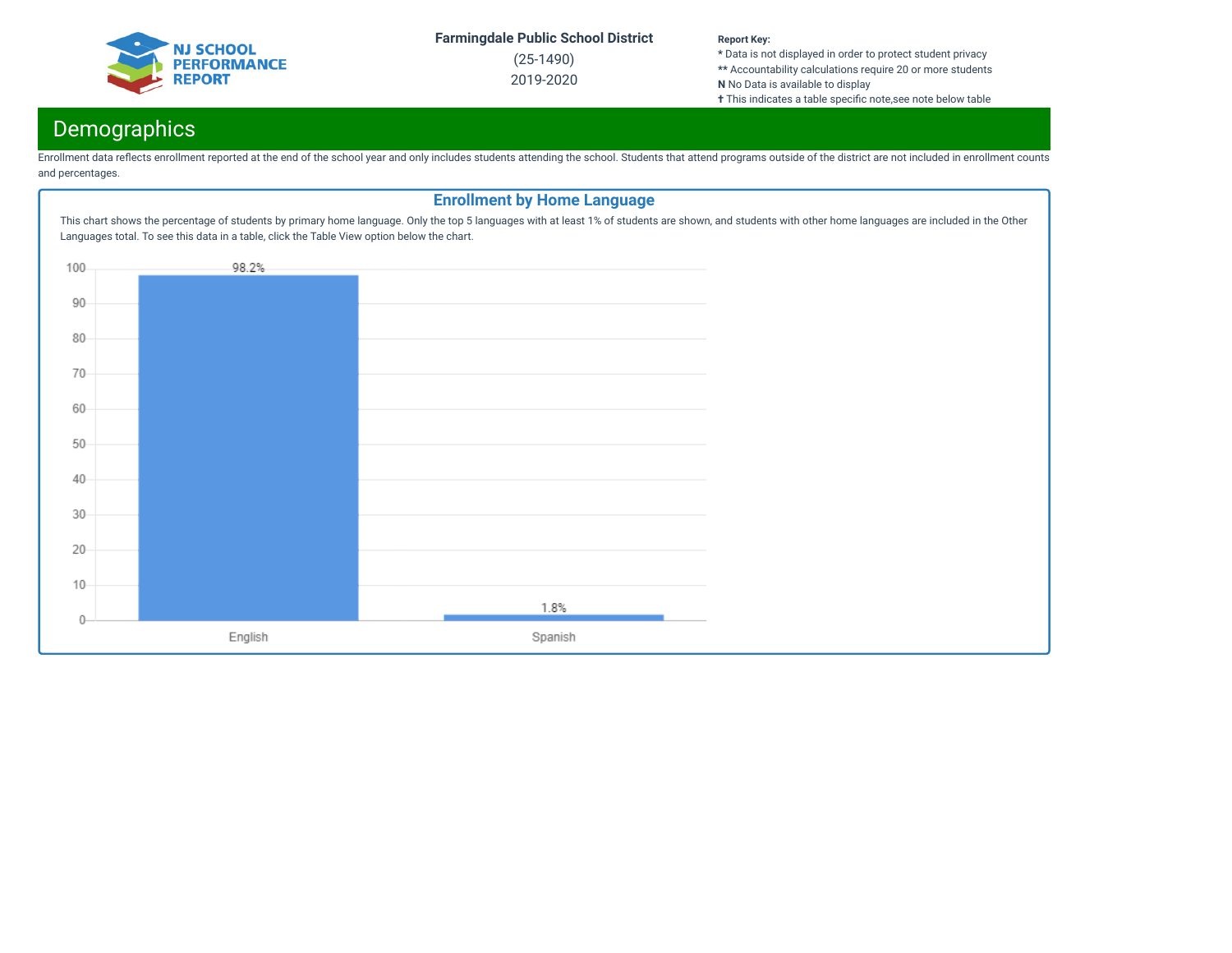

(25-1490) 2019-2020

#### **Report Key:**

**\*** Data is not displayed in order to protect student privacy **\*\*** Accountability calculations require 20 or more students **N** No Data is available to display **†** This indicates a table specific note,see note below table

## Student Growth

Student growth is a measure of how much students are learning each year. Each student receives a Student Growth Percentile (SGP) for English Language Arts (ELA) in grades 4 through 8 and for Mathematics in grades 4 through 7 that explains their progress compared to students who had the same test scores in previous years.

A student's SGP falls between 1 and 99 and can be grouped into three levels:

**Low Growth:** Less than 35

**Typical Growth:** Between 35 and 65

**High Growth:** Greater than 65

If the student growth percentiles for all students in the school are ordered from smallest to largest, the median student growth percentile (mSGP) for the school is the percentile in the middle of that list. Watch a short video about Student Growth [Percentiles](http://digitallearning.pcgus.com/NJSMART/sgps/story.html) that explains how they are calculated for students and how median Student Growth Percentiles (mSGP) are calculated for groups of students.

Important note for 2019-20: Due to the cancellation of statewide assessments as a result of the COVID-19 pandemic, student growth percentile were not calculated and will not be reported for the 2019-20 school year. Tables showing 2019-20 median student growth percentiles and other measures of student growth will not be included in this report.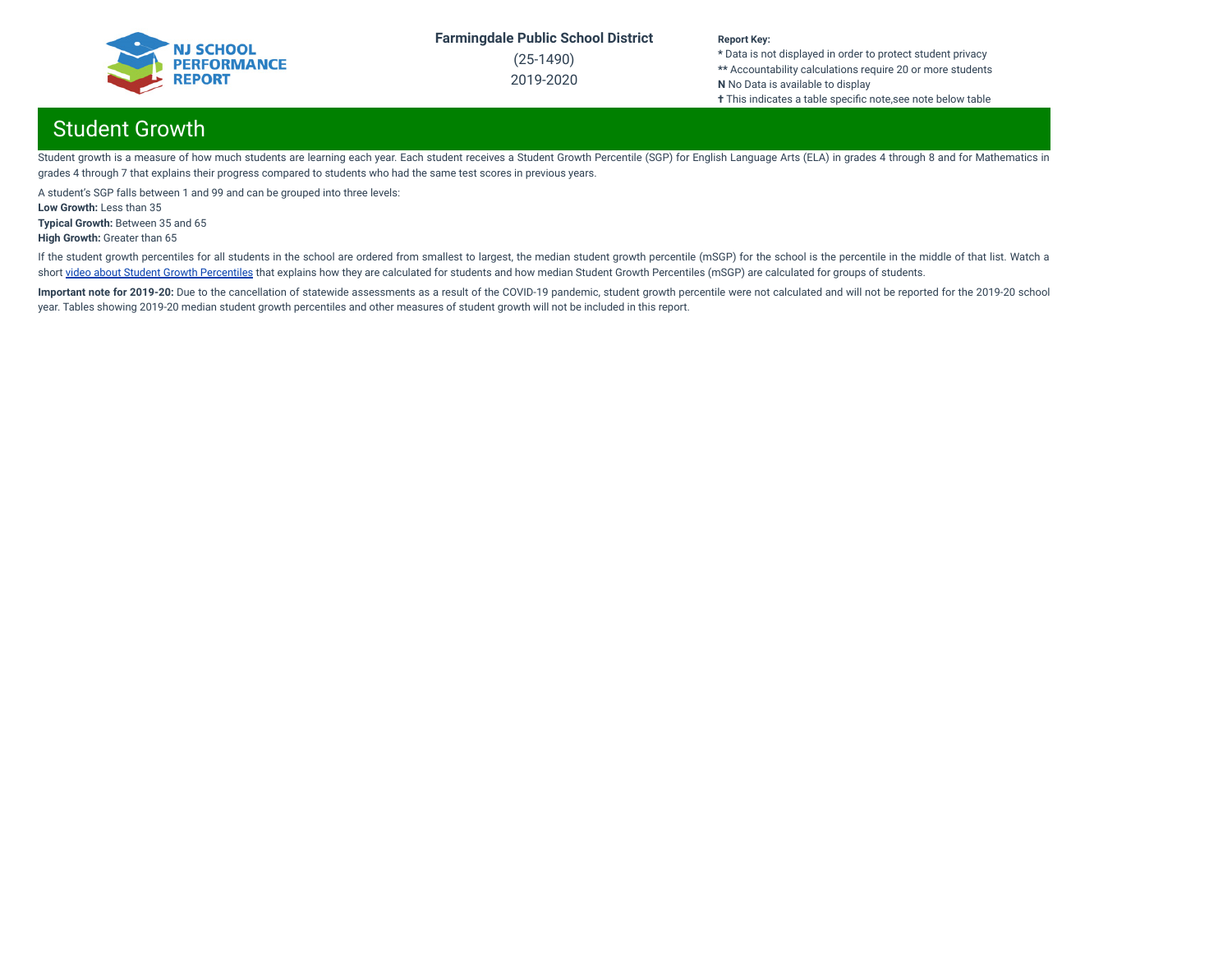

(25-1490) 2019-2020

#### **Report Key:**

**\*** Data is not displayed in order to protect student privacy **\*\*** Accountability calculations require 20 or more students **N** No Data is available to display **†** This indicates a table specific note, see note below table

## Student Growth

## **Student Growth Trends and Progress**

These graphs illustrate trends in student growth over the last three years. Student growth is measured by median student growth percentile. The table below tells us how student growth over the last three years compares to the state standard of 40-59.5 and to the statewide median.

Important note for 2019-20: Due to the cancellation of statewide assessments as a result of the COVID-19 pandemic, student growth percentile were not calculated and will not be reported for the 2019-20 school year.





| <b>Performance Measure</b>                  | 2017-18 ELA  | 2018-19 ELA  | 2019-20 ELA | 2017-18 Math            | 2018-19 Math     | 2019-20 Math |
|---------------------------------------------|--------------|--------------|-------------|-------------------------|------------------|--------------|
| Median Student Growth Percentile            |              | 54.5         |             |                         | 65               |              |
| Met Standard (40-59.5)?                     | Met Standard | Met Standard |             | <b>Exceeds Standard</b> | Exceeds Standard |              |
| Statewide: Median Student Growth Percentile | 50           | 50           |             | 50                      | 50               |              |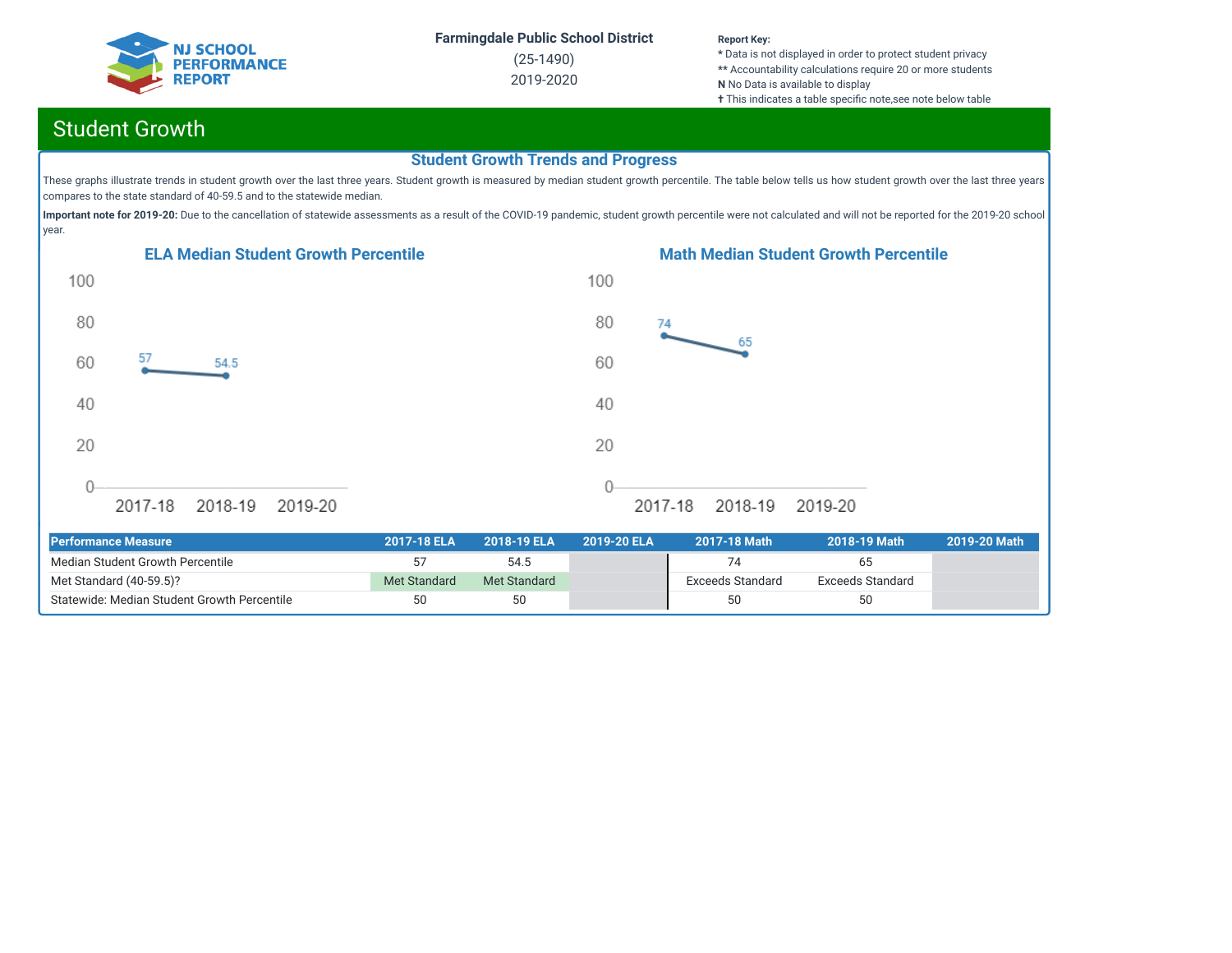

(25-1490) 2019-2020

#### **Report Key:**

**\*** Data is not displayed in order to protect student privacy **\*\*** Accountability calculations require 20 or more students **N** No Data is available to display **†** This indicates a table specific note, see note below table

## Academic Achievement

Important note for 2019-20: Due to the cancellation of statewide assessments and a federal waiver as a result of the COVID-19 pandemic, statewide assessment results for the New Jersey Student Learning Assessments (NJSLA), Dynamic Learning Maps (DLM), and ACCESS for ELLs assessments and related accountability measures are not available and will not be reported for the 2019-20 school year. Tables showing 2019-20 statewide assessment results and related accountability measures will not be included in this report.

## **English Language Arts and Mathematics Performance Trends**

These graphs show trends in the Proficiency Rate for Federal Accountability over the last three years. The data includes the results of students taking both the statewide assessment (NJSLA for 2018-19 and PARCC for 2017-18) and the DLM alternate assessment. The Proficiency Rate for Federal Accountability measures the percentage of students that met or exceeded expectations on the assessments (NJSLA/PARCC or DLM) with an adjustment made if the participation rate is below 95% to ensure reporting on at least 95% of students. NJSLA/PARCC results include only students in grades 3 through 10. Students that were enrolled for less than half a school year are excluded from performance results. The table below provides participation rates, proficiency rates, annual targets and status in meeting the targets, and statewide proficiency rates.

**Important note for 2019-20:** Due to the cancellation of statewide assessments and a federal waiver as a result of the COVID-19 pandemic, statewide assessment results are not available.





† Target was met within a confidence interval. **Performance Measure 2017-18 ELA 2018-19 ELA 2019-20 ELA 2017-18 Math 2018-19 Math 2019-20 Math** Participation Rate 94.0% 100.0% 94.0% 100.0% Prociency Rate for Federal Accountability 66.9% 76.4% 57.3% 67.4% Annual Target 60.0% 61.1% 48.0% 49.7% Met Annual Target? Met Target Met Target Met Target Met Target Statewide Proficiency Rate for Federal Accountability 65.7% 57.9% 57.9% 45.0% 45.0% 44.5%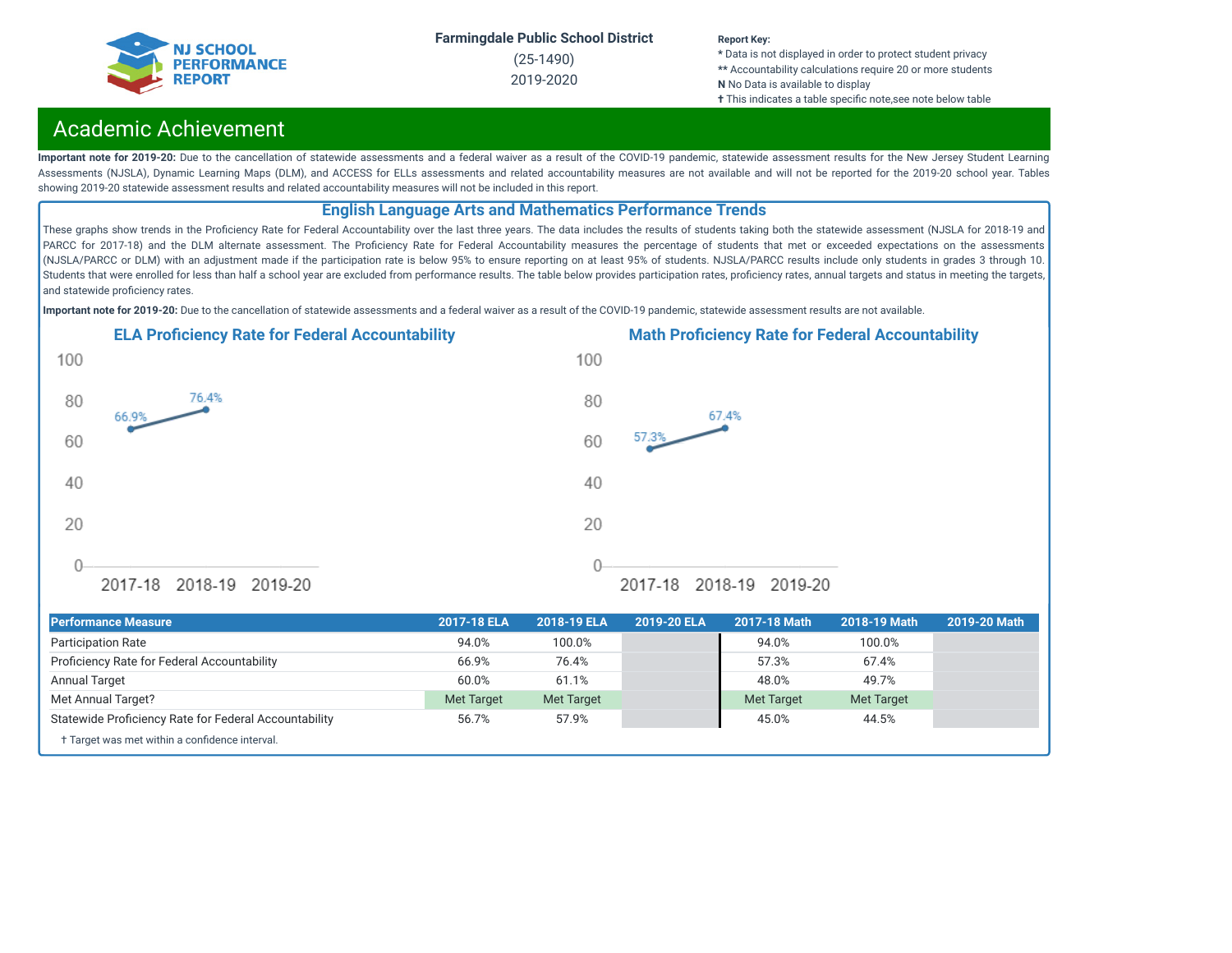

(25-1490) 2019-2020

#### **Report Key:**

**\*** Data is not displayed in order to protect student privacy **\*\*** Accountability calculations require 20 or more students **N** No Data is available to display **†** This indicates a table specific note, see note below table

## Academic Achievement

Important note for 2019-20: Due to the cancellation of statewide assessments and a federal waiver as a result of the COVID-19 pandemic, statewide assessment results for the New Jersey Student Learning Assessments (NJSLA), Dynamic Learning Maps (DLM), and ACCESS for ELLs assessments and related accountability measures are not available and will not be reported for the 2019-20 school year. Tables showing 2019-20 statewide assessment results and related accountability measures will not be included in this report.

## **English Language Arts Assessment - Performance Trends**

This graph shows the percentage of students who met or exceeded expectations on each grade level exam on the statewide assessment for English Language Arts (ELA) for the past three years. 2018-19 data is from the New Jersey Student Learning Assessment (NJSLA) and 2017-18 data is from the PARCC assessment.

**Important note for 2019-20:** Due to the cancellation of statewide assessments and a federal waiver as a result of the COVID-19 pandemic, statewide assessment results are not available.



### **Percentage of Students Meeting/Exceeding Expectations**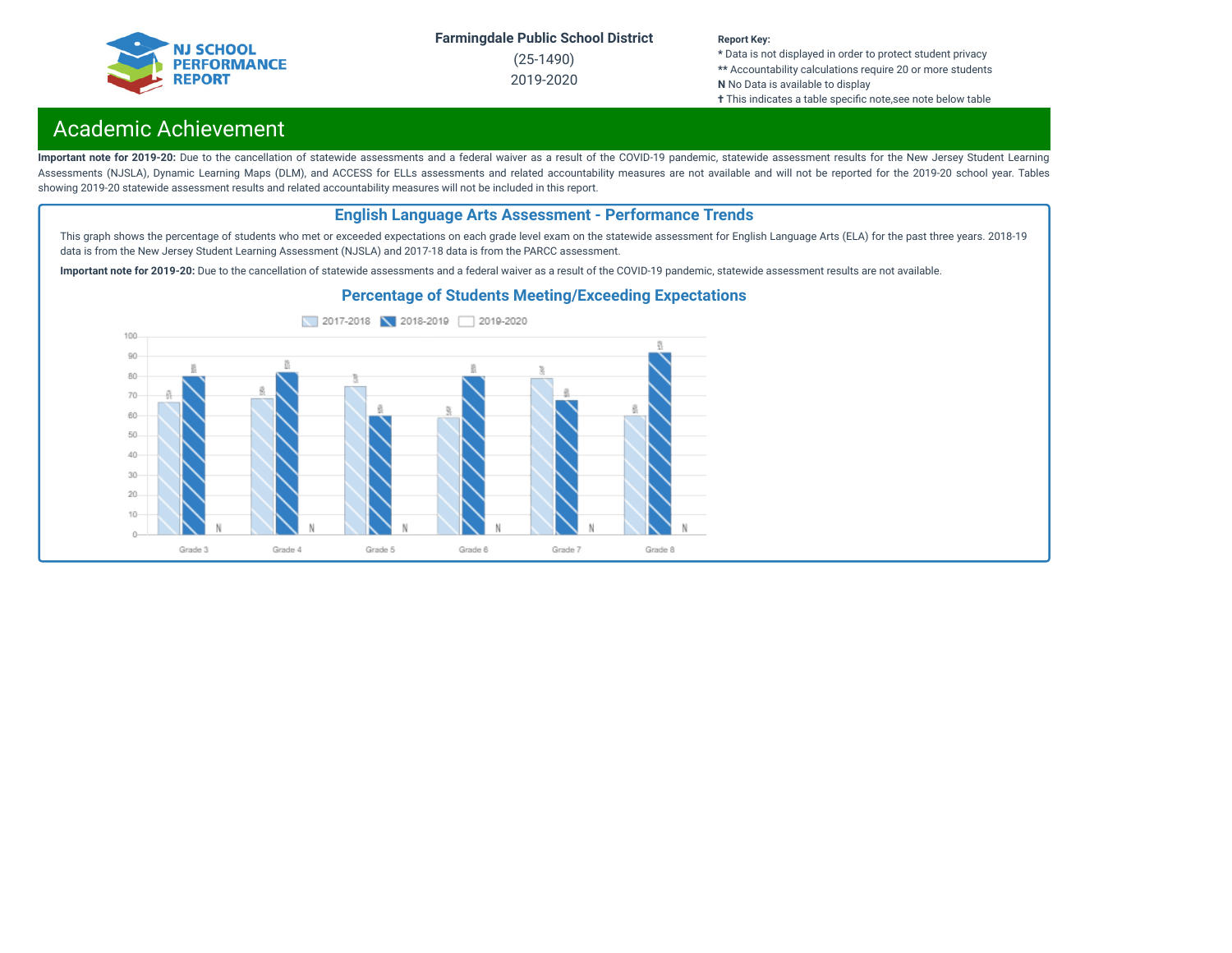

(25-1490) 2019-2020

#### **Report Key:**

**\*** Data is not displayed in order to protect student privacy **\*\*** Accountability calculations require 20 or more students **N** No Data is available to display **†** This indicates a table specific note,see note below table

## Academic Achievement

Important note for 2019-20: Due to the cancellation of statewide assessments and a federal waiver as a result of the COVID-19 pandemic, statewide assessment results for the New Jersey Student Learning Assessments (NJSLA), Dynamic Learning Maps (DLM), and ACCESS for ELLs assessments and related accountability measures are not available and will not be reported for the 2019-20 school year. Tables showing 2019-20 statewide assessment results and related accountability measures will not be included in this report.

### **Mathematics Assessment – Performance Trends**

This graph shows the percentage of students who met or exceeded expectations on each grade level or end-of-course exam on the statewide assessment for Mathematics for the past three years. 2018-19 data is from the New Jersey Student Learning Assessment (NJSLA) and 2017-18 data is from the PARCC assessment.

Note: 2018-19 results for Algebra I, Geometry, and Algebra II do not include students in grade 11, but 2017-18 results do include students in grade 11. Therefore, trend data for these assessments may not be comparable.

**Important note for 2019-20:** Due to the cancellation of statewide assessments and a federal waiver as a result of the COVID-19 pandemic, statewide assessment results are not available.

## **Percentage of Students Meeting/Exceeding Expectations**

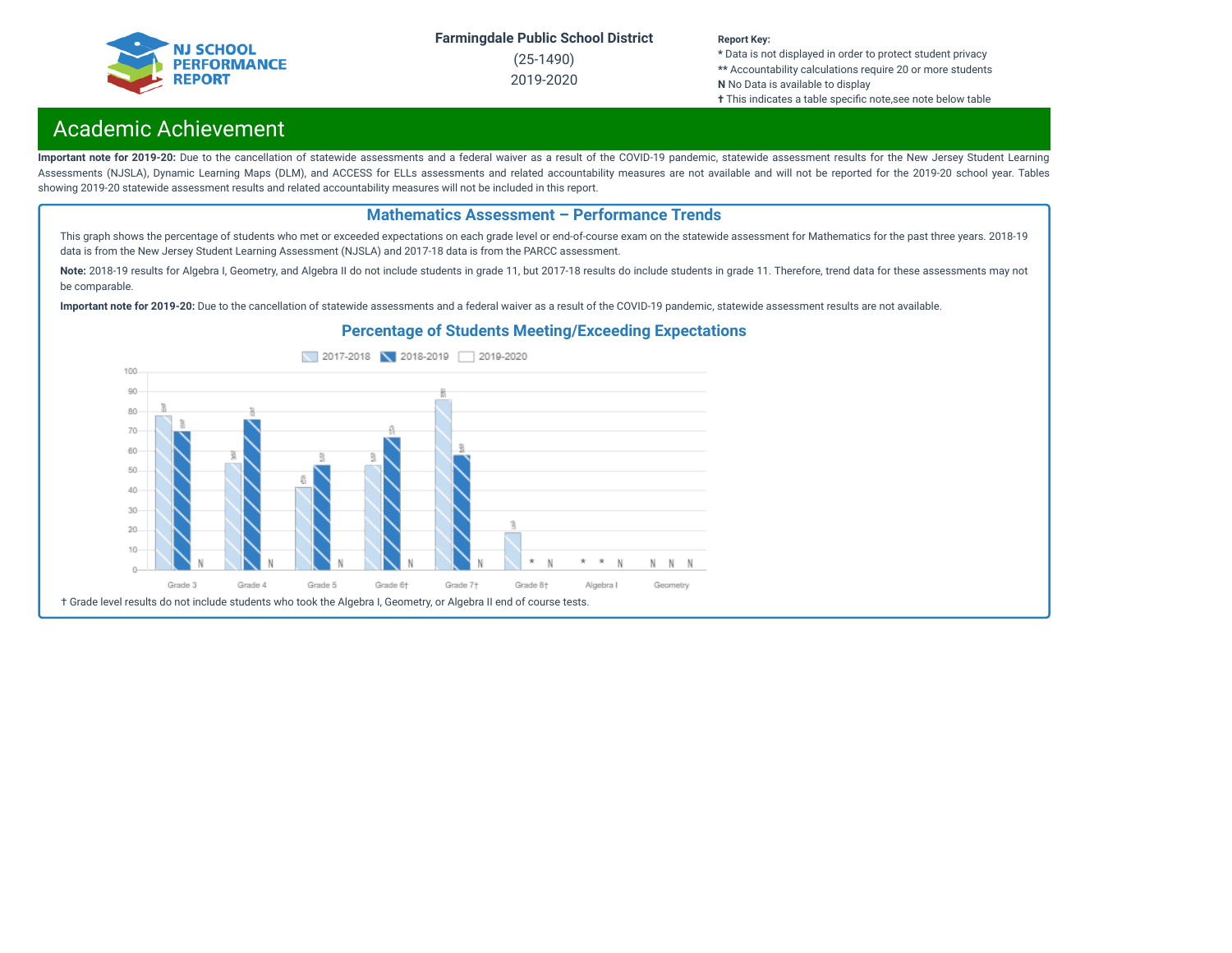

(25-1490) 2019-2020

#### **Report Key:**

**\*** Data is not displayed in order to protect student privacy **\*\*** Accountability calculations require 20 or more students **N** No Data is available to display **†** This indicates a table specific note, see note below table

## Academic Achievement

### **DLM Alternate Assessment - Participation**

This table shows the number of students taking the Dynamic Learning Maps (DLM) alternate assessment, which tests academic progress in English Language Arts (ELA) and Mathematics for students with different types of significant cognitive disabilities.

**Important note for 2019-20:** Due to the cancellation of statewide assessments and a federal waiver as a result of the COVID-19 pandemic, DLM participation is not available for 2019-20.

### **English Language Progress to Proficiency**

This table shows the percentage of English Learners who demonstrated the expected amount of growth on the ACCESS for ELLs 2.0 Assessment for English Language proficiency. A student's expected growth is based on the student's initial year proficiency level and student growth expectations are increased by equal intervals each year so that the student meets the proficiency cut score of 4.5 within five years. The table shows the annual target for the percentage of students making expected growth and whether that target was met.

**Important note for 2019-20:** Due to the cancellation of statewide assessments and a federal waiver as a result of the COVID-19 pandemic, English Language Progress to Proficiency is not available for 2019-20.

### **English Language Proficiency Test -Participation and Performance**

This table shows, by years in district, the number of English learner students taking the ACCESS for ELLs 2.0 Assessment for English language proficiency and the percentage of students tested that received an overall score of 4.5 or above. Students must receive a score of 4.5 or higher to be considered for proficient status.

**Important note for 2019-20:** Due to the cancellation of statewide assessments and a federal waiver as a result of the COVID-19 pandemic, ACCESS for ELLs 2.0 assessment participation and performance are not available for 2019- 20.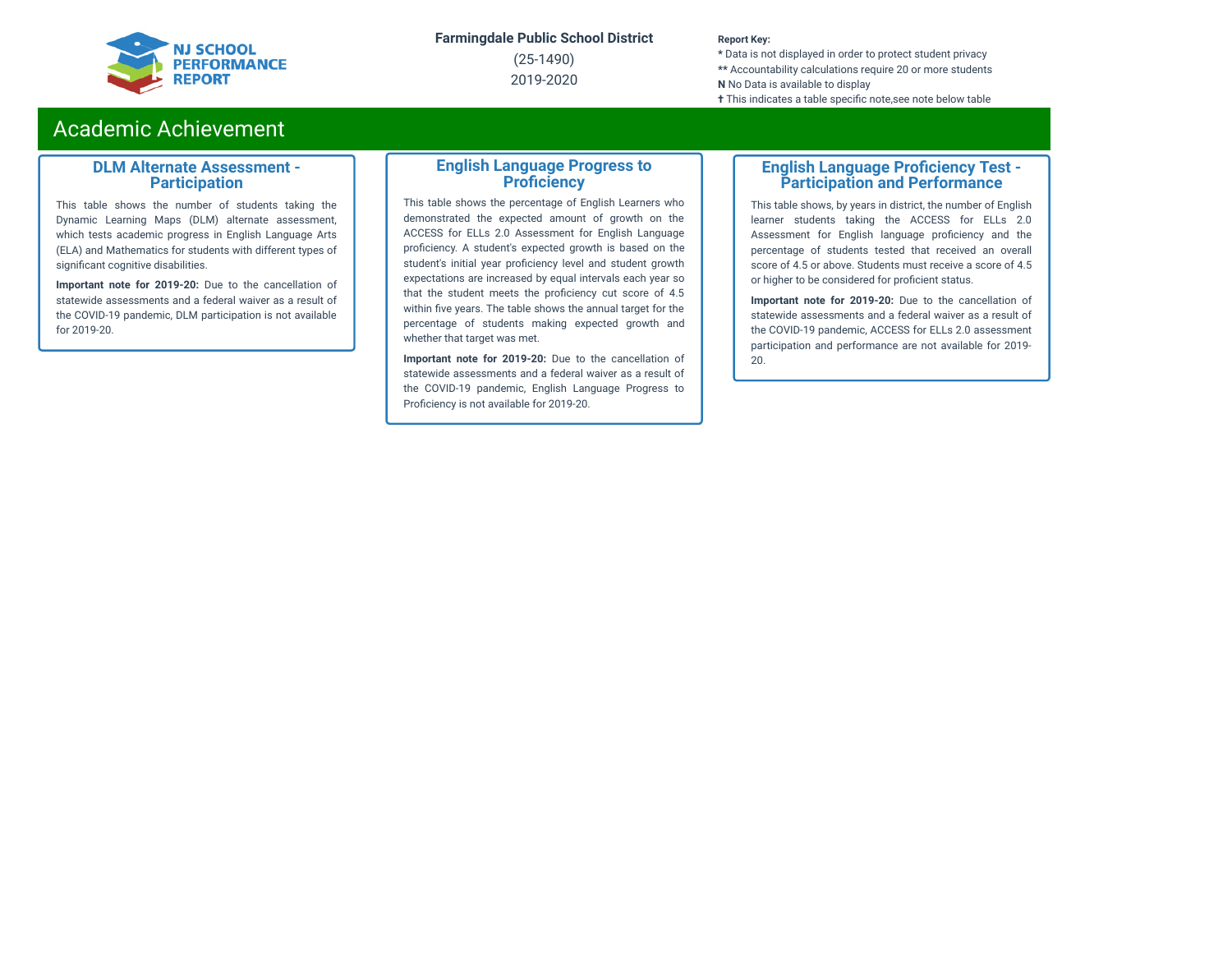

(25-1490) 2019-2020

#### **Report Key:**

**\*** Data is not displayed in order to protect student privacy **\*\*** Accountability calculations require 20 or more students **N** No Data is available to display **†** This indicates a table specific note, see note below table

## Academic Achievement

The New Jersey Student Learning Assessment for Science (NJSLA-S) measures student proficiency with the New Jersey Student Learning Standards for Science. All students in grades 5, 8, and 11 will take the [NJSLA-Science](https://www.nj.gov/education/assessment/sla/science/) assessment. Students receive a score of Level 1, 2, 3, or 4 where levels 3 and 4 represent proficiency. Visit the NJSLA-Science website for more information about NJSLA-S. These results do not include students that took the Dynamic Learning Maps (DLM) Science [assessment](https://www.nj.gov/education/schools/achievement/), visit the assessment reports page for DLM results.

Important note for 2019-20: Due to the cancellation of statewide assessments and a federal waiver as a result of the COVID-19 pandemic, statewide assessment results are not available for 2019-20. Tables showing 2019-20 NJSLA Science assessment results will not be included in this report.

### **NJSLA Science Assessment: Grade 5 Summary**

This table shows how students performed on the NJSLA Science assessment. Students scoring at Level 3 or 4 are considered proficient.

**Important note for 2019-20:** Due to the cancellation of statewide assessments and a federal waiver as a result of the COVID-19 pandemic, statewide assessment results for NJSLA Science are not available for 2019-20.



### **NJSLA Science Assessment: Grade 8 Summary**

This table shows how students performed on the NJSLA Science assessment. Students scoring at Level 3 or 4 are considered proficient.

**Important note for 2019-20:** Due to the cancellation of statewide assessments and a federal waiver as a result of the COVID-19 pandemic, statewide assessment results for NJSLA Science are not available for 2019-20.

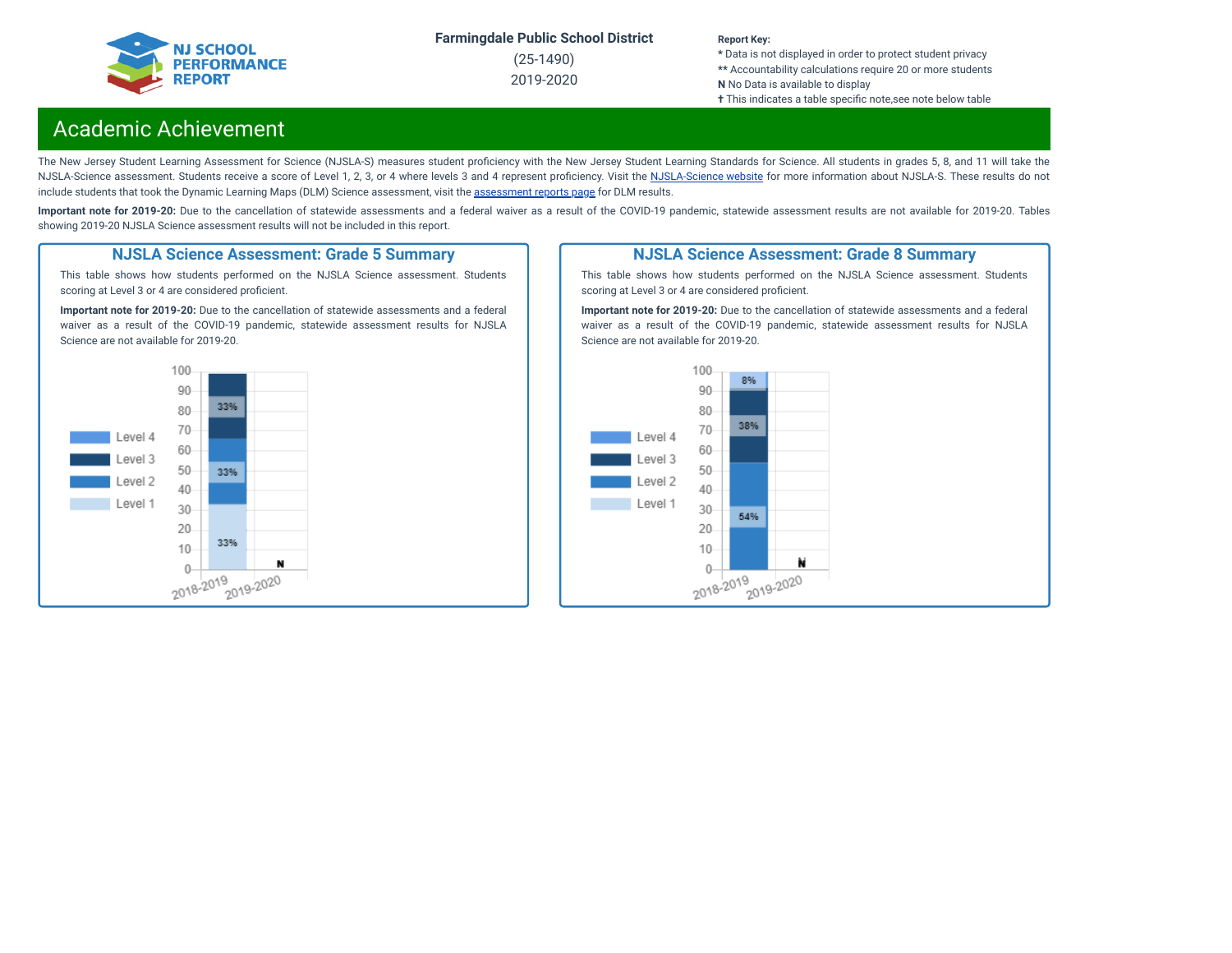

(25-1490) 2019-2020

#### **Report Key:**

**\*** Data is not displayed in order to protect student privacy **\*\*** Accountability calculations require 20 or more students **N** No Data is available to display

**†** This indicates a table specific note,see note below table

# College and CareerReadiness

Information about New Jersey Student Learning [Standards](https://www.nj.gov/education/cccs/) can be found on the NJDOE website.

|                |           | <b>Mathematics - Course Participation</b> |                                                                                                                                                                                                  |
|----------------|-----------|-------------------------------------------|--------------------------------------------------------------------------------------------------------------------------------------------------------------------------------------------------|
| subject areas. |           |                                           | This table shows the number of students who were enrolled in Mathematics courses by grade and subject area. Students are counted more than once if they were enrolled in courses across multiple |
| <b>Grade</b>   | Algebra I | <b>Geometry</b>                           | <b>Other Math</b>                                                                                                                                                                                |
|                |           |                                           |                                                                                                                                                                                                  |
|                |           |                                           |                                                                                                                                                                                                  |
|                |           |                                           |                                                                                                                                                                                                  |
| Total          |           |                                           | 41                                                                                                                                                                                               |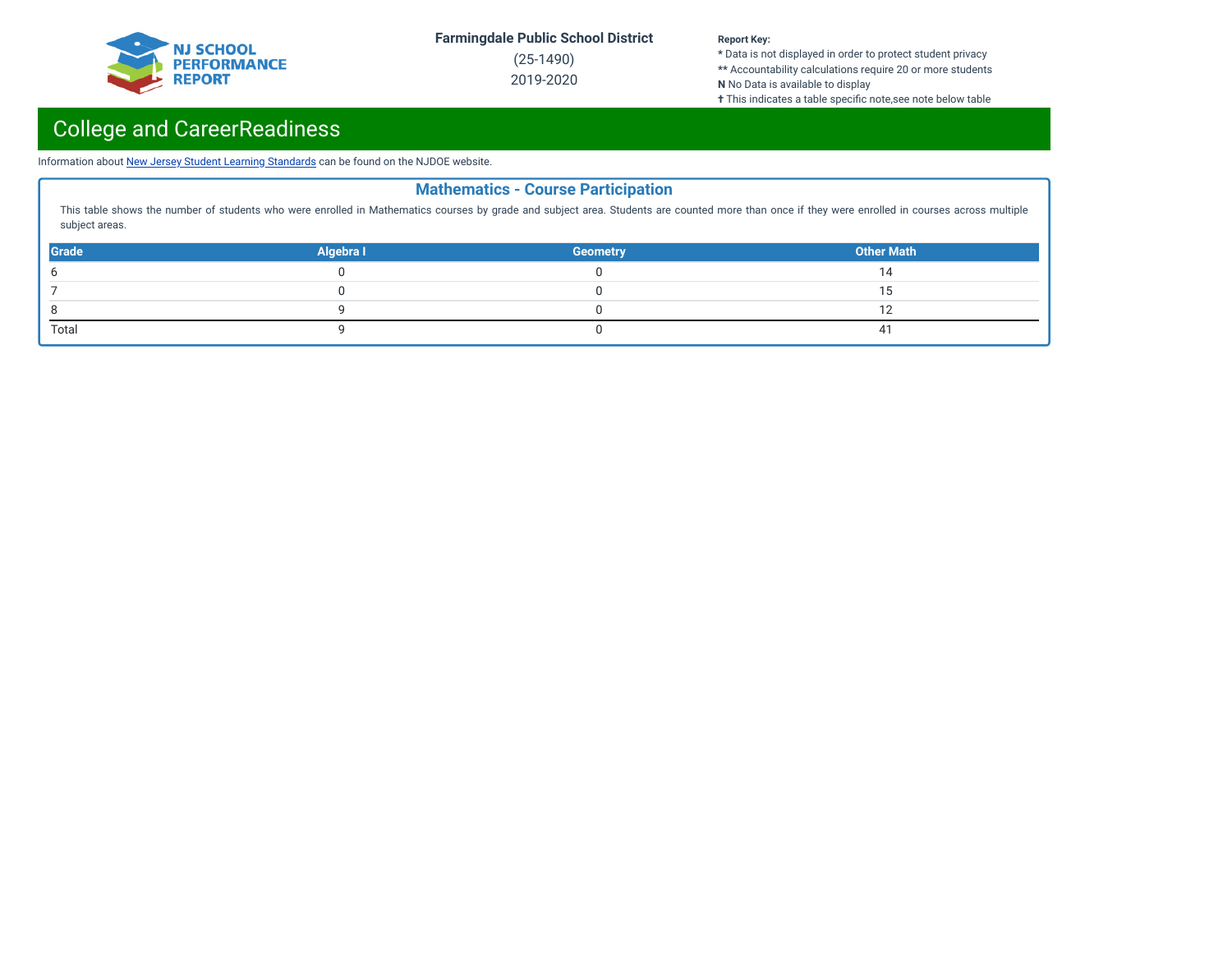

(25-1490) 2019-2020

#### **Report Key:**

**\*** Data is not displayed in order to protect student privacy **\*\*** Accountability calculations require 20 or more students **N** No Data is available to display

**†** This indicates a table specific note,see note below table

# College and CareerReadiness

Information about New Jersey Student Learning [Standards](https://www.nj.gov/education/cccs/) can be found on the NJDOE website.

|              |                |               |                |              | <b>World Languages - Course Participation</b> |                |                                                                                                                                                                                                  |
|--------------|----------------|---------------|----------------|--------------|-----------------------------------------------|----------------|--------------------------------------------------------------------------------------------------------------------------------------------------------------------------------------------------|
| languages.   |                |               |                |              |                                               |                | This table shows the number of students who were enrolled in World Languages courses by grade and language. Students are counted more than once if they were enrolled in courses across multiple |
| <b>Grade</b> | <b>Spanish</b> | <b>French</b> | <b>Italian</b> | <b>Latin</b> | German                                        | <b>Chinese</b> | <b>Other Languages</b>                                                                                                                                                                           |
|              |                |               |                |              |                                               |                |                                                                                                                                                                                                  |
|              |                |               |                |              |                                               |                |                                                                                                                                                                                                  |
|              | 19             |               |                |              |                                               |                |                                                                                                                                                                                                  |
| Total        |                |               |                |              |                                               |                |                                                                                                                                                                                                  |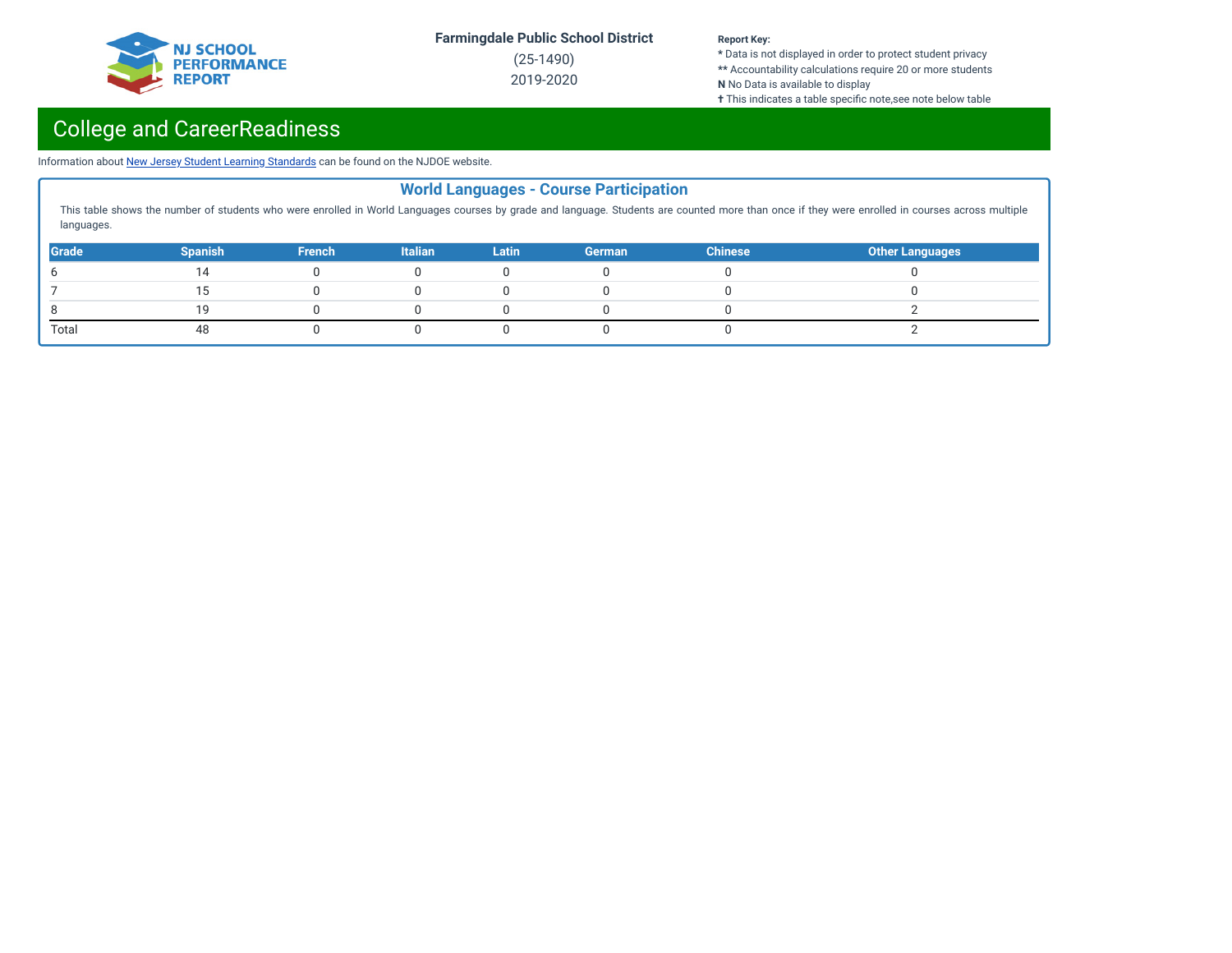

(25-1490) 2019-2020

#### **Report Key:**

**\*** Data is not displayed in order to protect student privacy **\*\*** Accountability calculations require 20 or more students **N** No Data is available to display **†** This indicates a table specific note,see note below table

## College and CareerReadiness

Information about New Jersey Student Learning [Standards](https://www.nj.gov/education/cccs/) can be found on the NJDOE website.

## **Computer Science and Information Technology – Course Participation**

This table shows the number of students who were enrolled in Computer Science and Information Technology (IT) courses by grade and subject area. Students are counted more than once if they were enrolled in courses across multiple subject areas. The last two rows show the number of students enrolled in Advanced Placement (AP) or International Baccalaureate (IB) courses and Dual Enrollment courses by subject area. Subject areas where AP/IB courses are not offered are grayed out.

| <b>Grade</b> | <b>Computer Programming</b> | <b>Computing Systems</b> | <b>Other Computer Science</b> | <b>Networking</b> | Information Systems | <b>Other IT</b> |
|--------------|-----------------------------|--------------------------|-------------------------------|-------------------|---------------------|-----------------|
|              |                             |                          |                               |                   |                     |                 |
|              |                             |                          |                               |                   |                     |                 |
|              |                             |                          |                               |                   |                     |                 |
| Total        |                             |                          |                               |                   |                     |                 |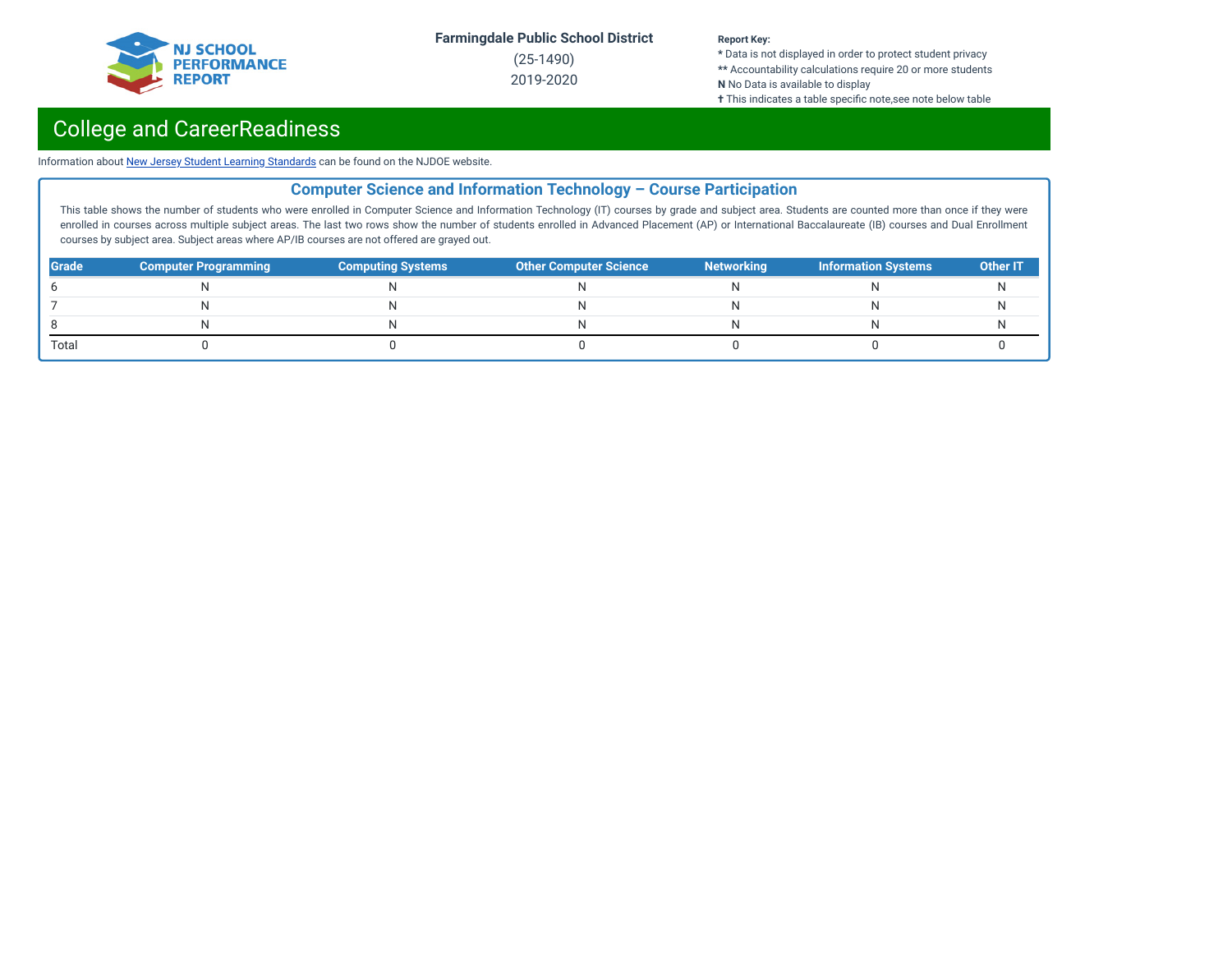

(25-1490) 2019-2020

#### **Report Key:**

**\*** Data is not displayed in order to protect student privacy **\*\*** Accountability calculations require 20 or more students **N** No Data is available to display **†** This indicates a table specific note,see note below table

## College and CareerReadiness

## **Visual and Performing Arts – Course Participation**

The first set of graphs below show the percentages of students who were enrolled in any Visual and Performing Arts classes during the school year. The graphs at the bottom of the page show the percentages of students enrolled in at least one course within each of the four arts disciplines during the school year.



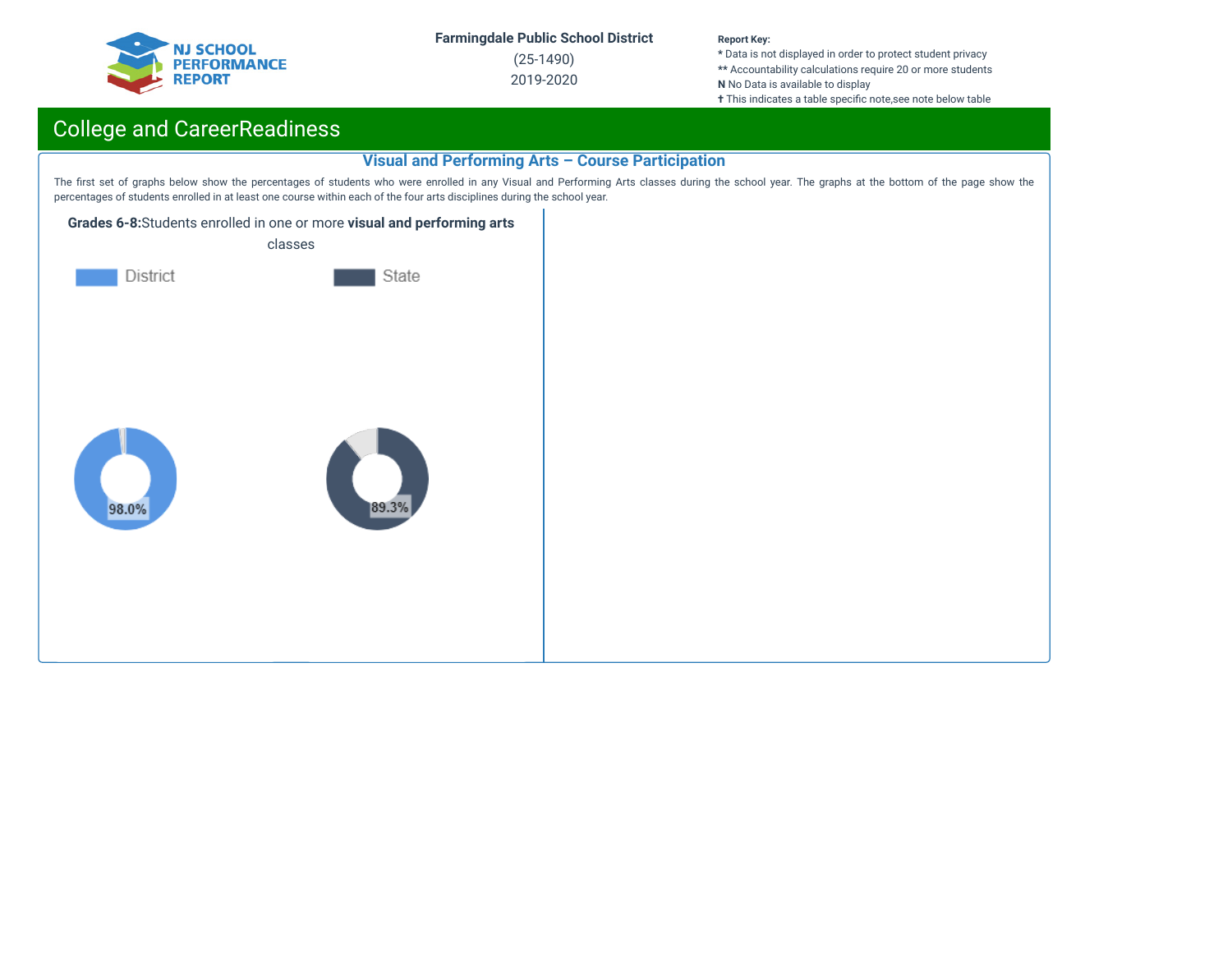

(25-1490) 2019-2020

#### **Report Key:**

**\*** Data is not displayed in order to protect student privacy **\*\*** Accountability calculations require 20 or more students **N** No Data is available to display **†** This indicates a table specific note,see note below table

## College and CareerReadiness

### **Visual and Performing Arts – Course Participation**

The first set of graphs below show the percentages of students who were enrolled in any Visual and Performing Arts classes during the school year. The graphs at the bottom of the page show the percentages of students enrolled in at least one course within each of the four arts disciplines during the school year.

Students enrolled in one or more classes by discipline:

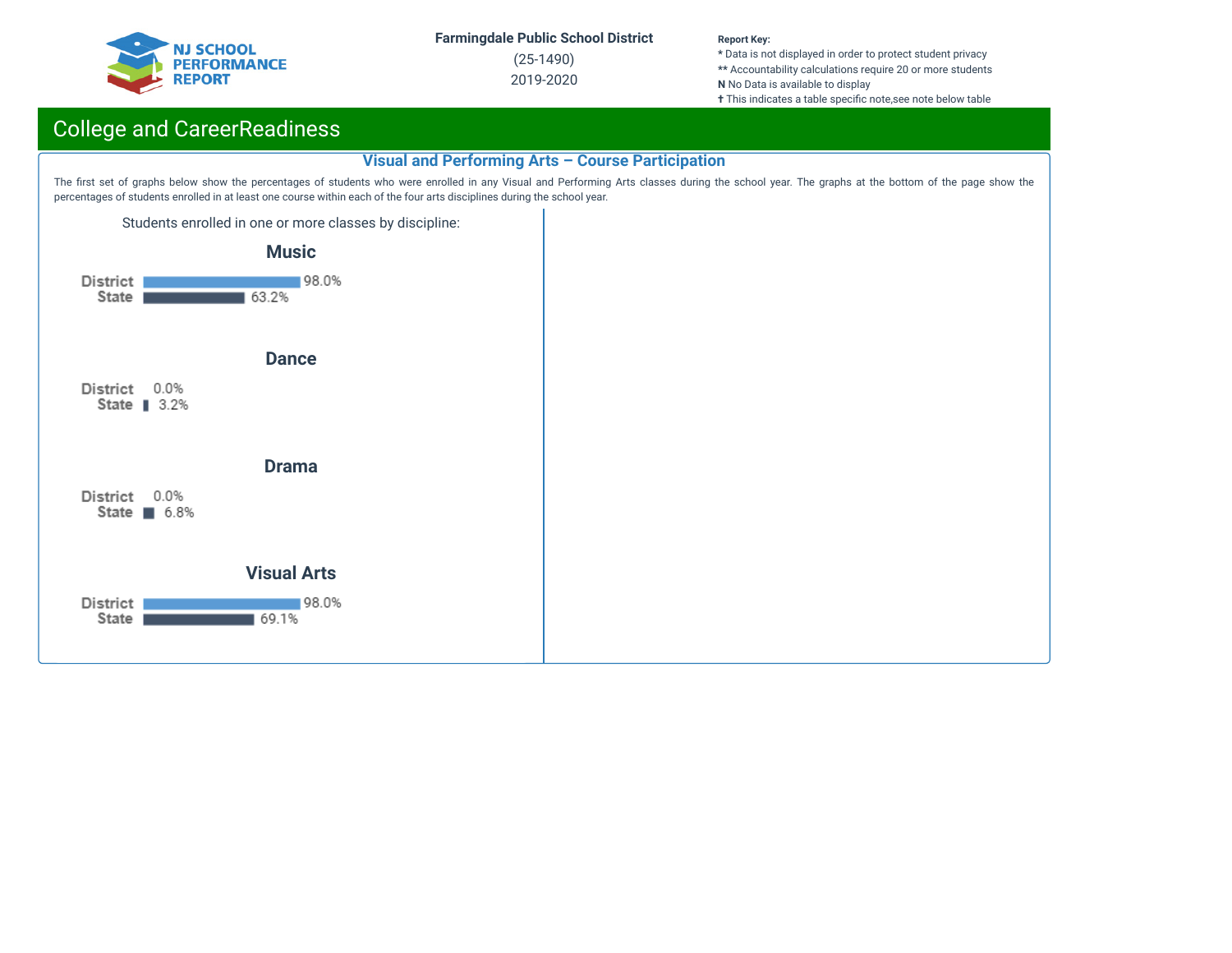

(25-1490) 2019-2020

#### **Report Key:**

**\*** Data is not displayed in order to protect student privacy **\*\*** Accountability calculations require 20 or more students **N** No Data is available to display **†** This indicates a table specific note,see note below table

## Climate and Environment

Student absences provide important information about a school's culture and climate. Research shows that absences impact a student's ability to succeed in school. The New Jersey Department of Education used input from New Jersey communities to select chronic absenteeism as its measure of school quality and student success for the ESSA accountability plan. **Chronic absenteeism** is dened as being absent for 10% or more of the days enrolled during the school year. A student who is not present for any reason, whether excused, unexcused, or for disciplinary action, is considered absent unless permitted by state statute or regulations. Students with fewer than 45 days in membership are excluded from attendance calculations.

Important Note for 2019-20: Due the COVID-19 pandemic, NJDOE received a federal waiver which removed the requirement to report on chronic absenteeism and related accountability measures for the 2019-20 school year. As a result, NJDOE will not report on chronic absenteeism and other attendance data for 2019-20. Tables showing 2019-20 attendance data will be hidden in this report.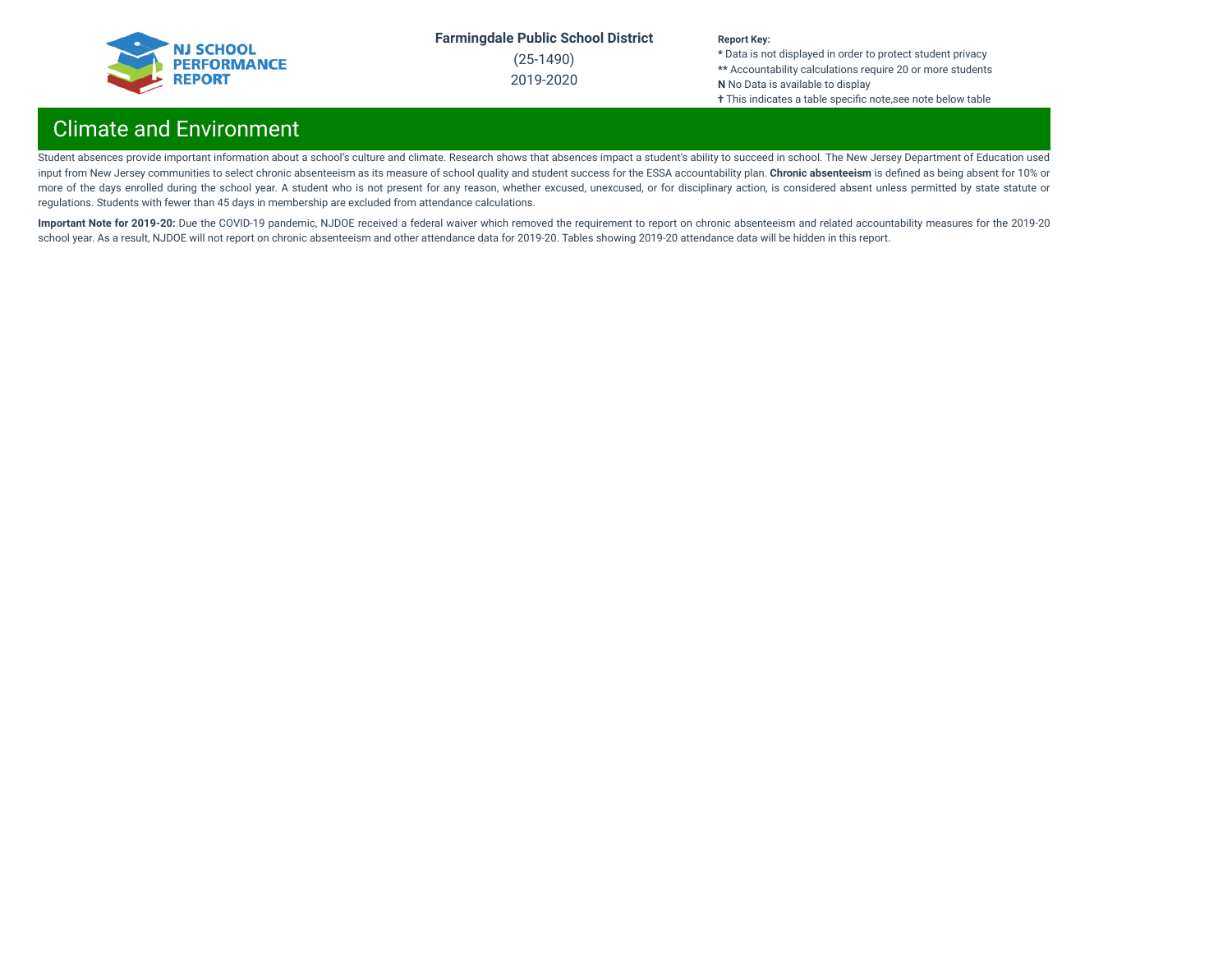

(25-1490) 2019-2020

#### **Report Key:**

**\*** Data is not displayed in order to protect student privacy **\*\*** Accountability calculations require 20 or more students **N** No Data is available to display **†** This indicates a table specific note,see note below table

## Climate and Environment

The New Jersey Department of Education migrated to a new reporting system, the Student Safety Data System (SSDS), starting in 2017-18, which includes improved definitions, new reporting fields, and updated guidance for reporting incidents. Comparing current data to data from 2016-17 and earlier could lead to inaccurate conclusions in many reporting categories. In addition to the 2018-19 data below, NJDOE is required, under ESSA, to report on the most recent, publicly-available Civil Rights Data Collection (CRDC) data, which can be found on the NJDOE School [Performance](https://www.nj.gov/education/schoolperformance/climate/) webpage.Please note that prior to school year 2017-2018, the CRDC and the State collection system, EVVRS, did not collect the same data elements. In an effort to better align the State system with the CRDC, the new Student Safety Data System (SSDS) collects all the required CRDC data elements. NJDOE is in the process of developing a reporting function for the SSDS which will allow LEAs to use the same data for both submissions.

Important note for 2019-20: Due to school closures as a result of [Executive](https://nj.gov/infobank/eo/056murphy/pdf/EO-107.pdf) Order 107, discipline data for the 2019-20 school year may not be comparable to prior or future school years and NJDOE recommends caution in making comparisons.

### **Violence, Vandalism, HIB, and Substance Offenses**

This table shows the number of incidents reported by type. A single incident may be counted under multiple incident types. The total unique incidents row provides an unduplicated count of incidents. The last row shows the rate of incidents for every 100 students enrolled.

| <b>Incident Type</b>                     | <b>Number of Incidents</b> |
|------------------------------------------|----------------------------|
| Violence                                 | 0                          |
| Weapons                                  | 0                          |
| Vandalism                                | 0                          |
| Substances                               | O                          |
| Harassment, Intimidation, Bullying (HIB) | 0                          |
| <b>Total Unique Incidents</b>            | O                          |
| Incidents Per 100 Students Enrolled      | 0.00                       |

### **Police Notifications**

This table shows, by incident type, the number of cases where an incident led to police notification.

| 0<br>0       |
|--------------|
|              |
|              |
| 0            |
| 0            |
| <sup>0</sup> |
| O            |
|              |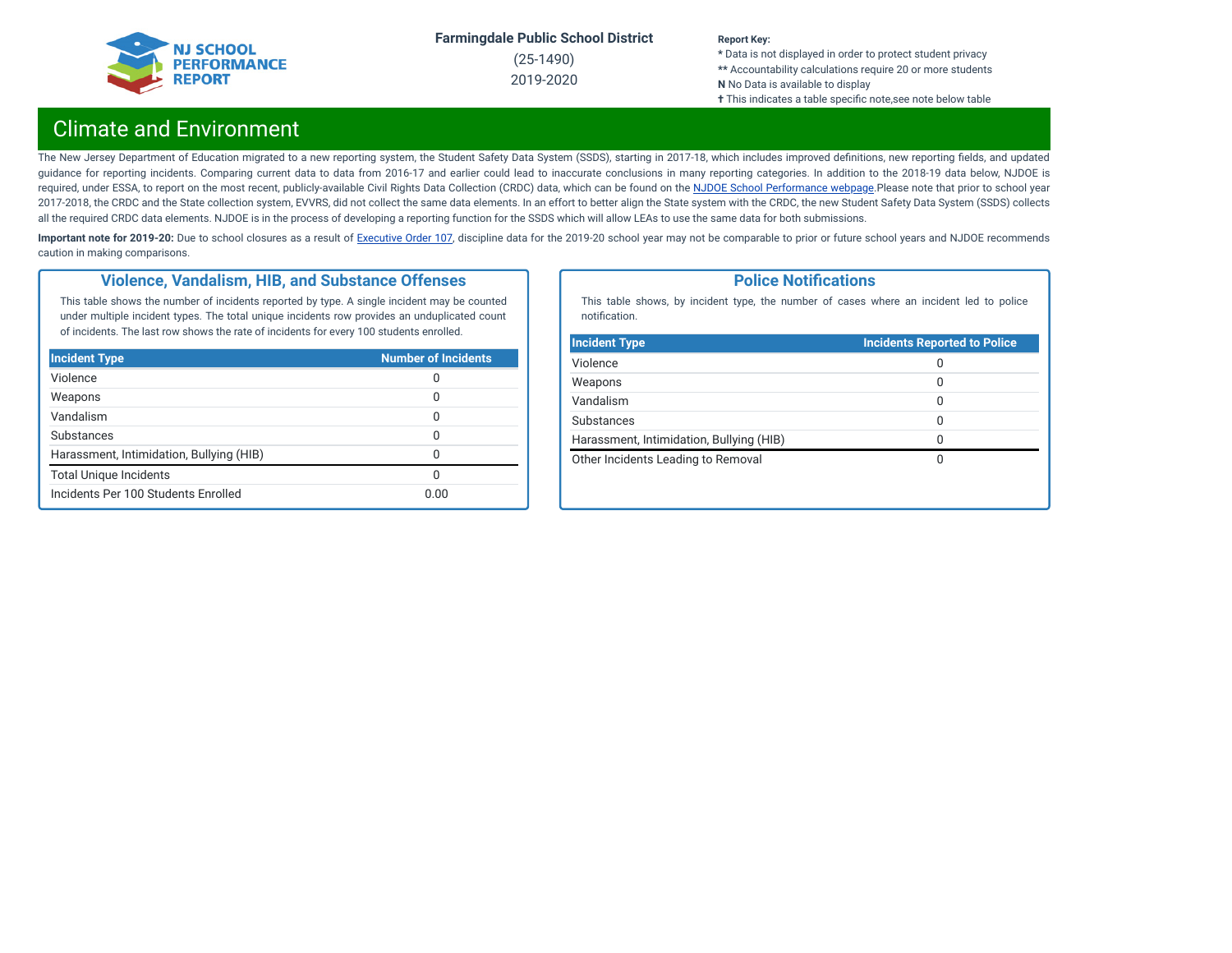

(25-1490) 2019-2020

#### **Report Key:**

**\*** Data is not displayed in order to protect student privacy **\*\*** Accountability calculations require 20 or more students **N** No Data is available to display **†** This indicates a table specific note,see note below table

## Climate and Environment

The New Jersey Department of Education migrated to a new reporting system, the Student Safety Data System (SSDS), starting in 2017-18, which includes improved definitions, new reporting fields, and updated guidance for reporting incidents. Comparing current data to data from 2016-17 and earlier could lead to inaccurate conclusions in many reporting categories. In addition to the 2018-19 data below, NJDOE is required, under ESSA, to report on the most recent, publicly-available Civil Rights Data Collection (CRDC) data, which can be found on the NJDOE School [Performance](https://www.nj.gov/education/schoolperformance/climate/) webpage.Please note that prior to school year 2017-2018, the CRDC and the State collection system, EVVRS, did not collect the same data elements. In an effort to better align the State system with the CRDC, the new Student Safety Data System (SSDS) collects all the required CRDC data elements. NJDOE is in the process of developing a reporting function for the SSDS which will allow LEAs to use the same data for both submissions.

Important note for 2019-20: Due to school closures as a result of [Executive](https://nj.gov/infobank/eo/056murphy/pdf/EO-107.pdf) Order 107, discipline data for the 2019-20 school year may not be comparable to prior or future school years and NJDOE recommends caution in making comparisons.

### **Harassment, Intimidation, and Bullying (HIB) Investigations**

This table shows, by the nature of the incident, the number of alleged and confirmed Harassment, Intimidation, and Bulling (HIB) investigations. The nature of an incident is based on the protected categories listed below, and the nature of a single HIB investigation may include multiple categories. All confirmed incidents must have an identified nature.

| <b>HIB Nature (Protected Category) HIB Alleged HIB Confirmed Total HIB Investigations</b> |  |  |
|-------------------------------------------------------------------------------------------|--|--|
| Race                                                                                      |  |  |
| Religion                                                                                  |  |  |
| Ancestry                                                                                  |  |  |
| Gender                                                                                    |  |  |
| Sexual Orientation                                                                        |  |  |
| Disability                                                                                |  |  |
| Other                                                                                     |  |  |
| No Identified Nature                                                                      |  |  |

### **Student Disciplinary Removals**

The first table shows, by removal type, the number and percentage of students who received disciplinary removals during the school year. Removal types include students receiving one or more in-school suspensions, one or more out-of-school suspensions, one or more suspension of any type, removal to another school or other educational program, expulsion with no further educational services, or arrest. The second table shows the total number of days missed due to out-of-school suspension for all students during the school year.

| <b>Removal Type</b>                   | <b>Number of</b><br><b>Students</b> | Percent of<br><b>Students</b> |
|---------------------------------------|-------------------------------------|-------------------------------|
| In-School Suspensions                 | 0                                   | 0.0%                          |
| Out-of-School<br>Suspensions          | O                                   | 0.0%                          |
| Any Suspension                        | O                                   | 0.0%                          |
| Removal to other<br>education program | O                                   | 0.0%                          |
| Expulsion                             | 0                                   | 0.0%                          |
| Arrest                                | O                                   | 0.0%                          |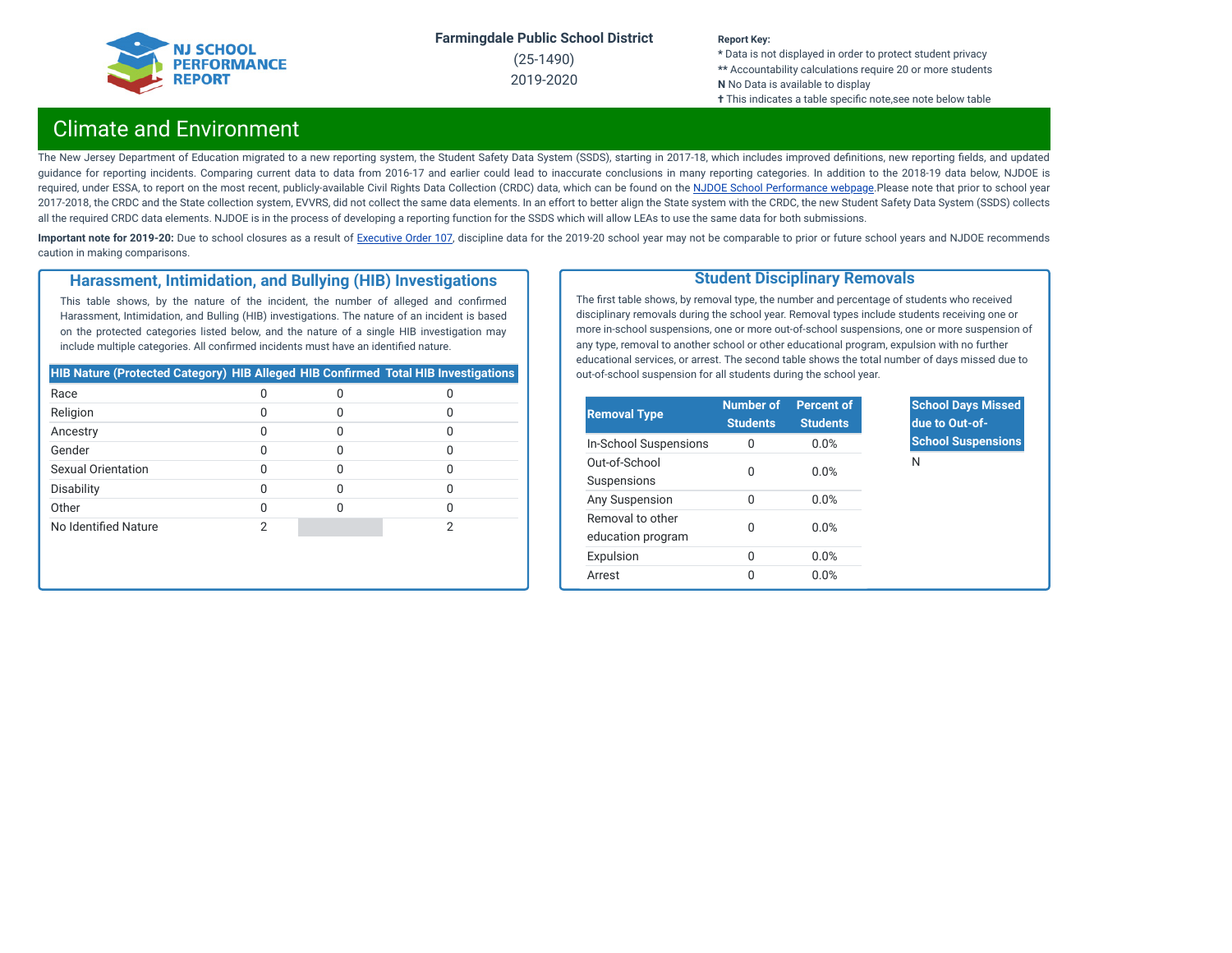

(25-1490) 2019-2020

#### **Report Key:**

**\*** Data is not displayed in order to protect student privacy **\*\*** Accountability calculations require 20 or more students **N** No Data is available to display **†** This indicates a table specific note, see note below table

## **Staff**

Staff data reflects teachers and administrators reported by districts at the beginning of the school year.

#### **Key terms for staff data:**

#### **Teachers:** All classroom teachers

Administrators: Principals, assistant principals, supervisors, coordinators, directors, and other central-office administrators, as well as superintendents and other district-level administrators Experience: Experience is based on information submitted by districts on all their staff members. For purposes of this report, the ESSA Educator Equity and federal reporting requirements, NJDOE has defined teachers as "inexperienced" if they have fewer than four years of prior experience in a given district. The tables below report on "experienced" teachers and administrators for federal reporting purposes. Out-of-Field: A teacher is labeled "out-of-field" if they are potentially teaching outsdie their area of certification. This could occur if the teacher cannot be found in the NJDOE's certification system, if their job code does not match their certification, of if the teacher has an expired certificate.

### **Teachers – Experience**

This table shows information about the experience of teachers assigned to this district and across the state. No teachers in New Jersey are teaching under emergency or provisional credentials as defined the United States Department of Education. The number of out-of-field teachers is the number of teachers who are potentially teaching outside of their area of certification.

| <b>Category</b>                                                              | <b>Teachers</b><br>in<br><b>District</b> | <b>Teachers</b><br>in State |
|------------------------------------------------------------------------------|------------------------------------------|-----------------------------|
| <b>Total Number of teachers</b>                                              | 28                                       | 119,170                     |
| Average years experience in<br>public schools                                | 9.6                                      | 12.3                        |
| Average years experience in<br>district                                      | 7.1                                      | 11.0                        |
| Percentage of Teachers with 4 or<br>more years experience in the<br>district | 64.3%                                    | 75.8%                       |
| Number of out-of-field teachers                                              | U                                        | 2,276                       |

### **Administrators – Experience (District Level)**

This table shows information about the experience of administrators assigned to this district and across the state.

| <b>Category</b>                                                                    | Admin. Admin.<br>in<br><b>District</b> | in<br><b>State</b> |
|------------------------------------------------------------------------------------|----------------------------------------|--------------------|
| Total Number of administrators                                                     | 2                                      | 9,574              |
| Average years experience in public<br>schools                                      | 24.5                                   | 16.2               |
| Average years experience in district                                               | 10.0                                   | 12.3               |
| Percentage of Administrators with 4<br>or more years experience in the<br>district | 100.0% 77.9%                           |                    |

### **Student and Staff Ratios**

This table shows ratios of students and staff members in the district.

| <b>Ratio</b>                                | <b>District Ratio</b> |
|---------------------------------------------|-----------------------|
| <b>Students to Teachers</b>                 | 6:1                   |
| Students to Administrators                  | 86:1                  |
| Teachers to Administrators                  | 14:1                  |
| Students to Librarians/Media Specialists    | 171:1                 |
| Students to Nurses                          | 171:1                 |
| Students to Counselors                      | 171:1                 |
| <b>Students to Child Study Team Members</b> | 57:1                  |
|                                             |                       |
|                                             |                       |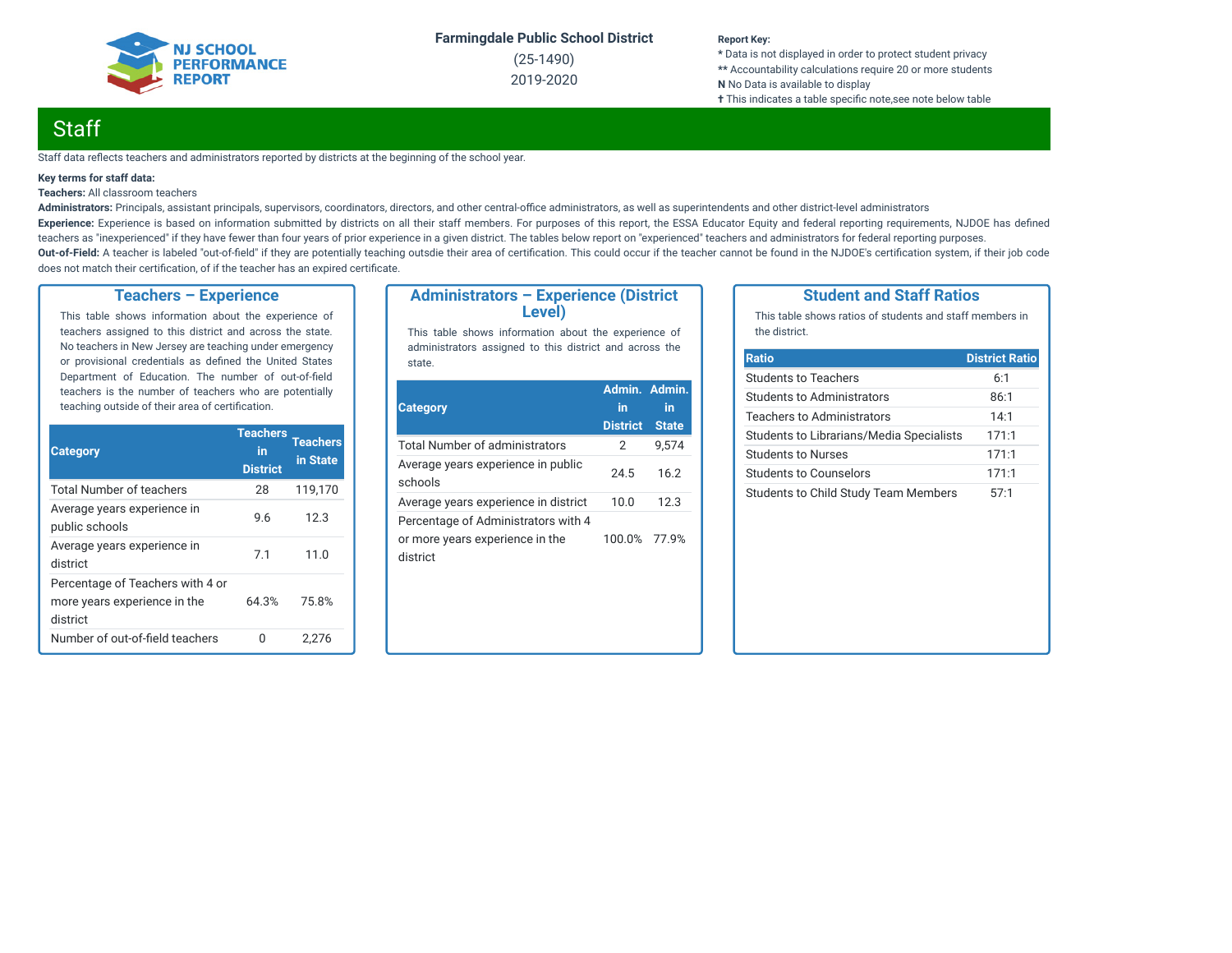

(25-1490) 2019-2020

#### **Report Key:**

**\*** Data is not displayed in order to protect student privacy **\*\*** Accountability calculations require 20 or more students **N** No Data is available to display **†** This indicates a table specific note, see note below table

## Staff

Staff data reflects teachers and administrators reported by districts at the beginning of the school year.

#### **Key terms for staff data:**

#### **Teachers:** All classroom teachers

Administrators: Principals, assistant principals, supervisors, coordinators, directors, and other central-office administrators, as well as superintendents and other district-level administrators Experience: Experience is based on information submitted by districts on all their staff members. For purposes of this report, the ESSA Educator Equity and federal reporting requirements, NJDOE has defined teachers as "inexperienced" if they have fewer than four years of prior experience in a given district. The tables below report on "experienced" teachers and administrators for federal reporting purposes. Out-of-Field: A teacher is labeled "out-of-field" if they are potentially teaching outsdie their area of certification. This could occur if the teacher cannot be found in the NJDOE's certification system, if their job code does not match their certification, of if the teacher has an expired certificate.

### **Teachers and Administrators – Demographics**

This table compares the percentage of students, teachers, and administrators by gender and by racial and ethnic group. Note that 2019-20 is the first year that data was collected for nonbinary/undesignated gender and, as a result, the 2019-20 data may not be a true representation of the student or staff population. Additionally, to protect student privacy, gender percentages for 2019-20 are rounded to the nearest 0.5.

| <b>Category</b>                     | <b>Students in District</b> | <b>Teachers in District</b> | <b>Administrators in District</b> | <b>Students in State</b> | <b>Teachers in State</b> | <b>Administrators in State</b> |
|-------------------------------------|-----------------------------|-----------------------------|-----------------------------------|--------------------------|--------------------------|--------------------------------|
| Female                              | 49.0%                       | 93.0%                       | 100.0%                            | 48.5%                    | 77.0%                    | 55.5%                          |
| Male                                | 51.0%                       | 7.0%                        | 0.0%                              | 51.5%                    | 23.0%                    | 44.5%                          |
| Non-Binary/Undesignated Gender      | 1%                          | 1%                          | 1%                                | 1%                       | 1%                       | 1%                             |
| White                               | 69.6%                       | 100.0%                      | 100.0%                            | 41.4%                    | 83.2%                    | 77.0%                          |
| Hispanic                            | 13.5%                       | 0.0%                        | 0.0%                              | 30.5%                    | 7.6%                     | 7.4%                           |
| <b>Black or African American</b>    | 8.2%                        | 0.0%                        | 0.0%                              | 15.1%                    | 6.6%                     | 14.1%                          |
| Asian                               | 0.6%                        | 0.0%                        | 0.0%                              | 10.2%                    | 2.1%                     | 1.2%                           |
| American Indian or Alaska Native    | 0.0%                        | 0.0%                        | 0.0%                              | 0.1%                     | 0.1%                     | 0.1%                           |
| Native Hawaiian or Pacific Islander | 0.6%                        | 0.0%                        | 0.0%                              | 0.2%                     | 0.1%                     | 0.1%                           |
| Two or More Races                   | 7.6%                        | 0.0%                        | 0.0%                              | 2.4%                     | 0.2%                     | 0.2%                           |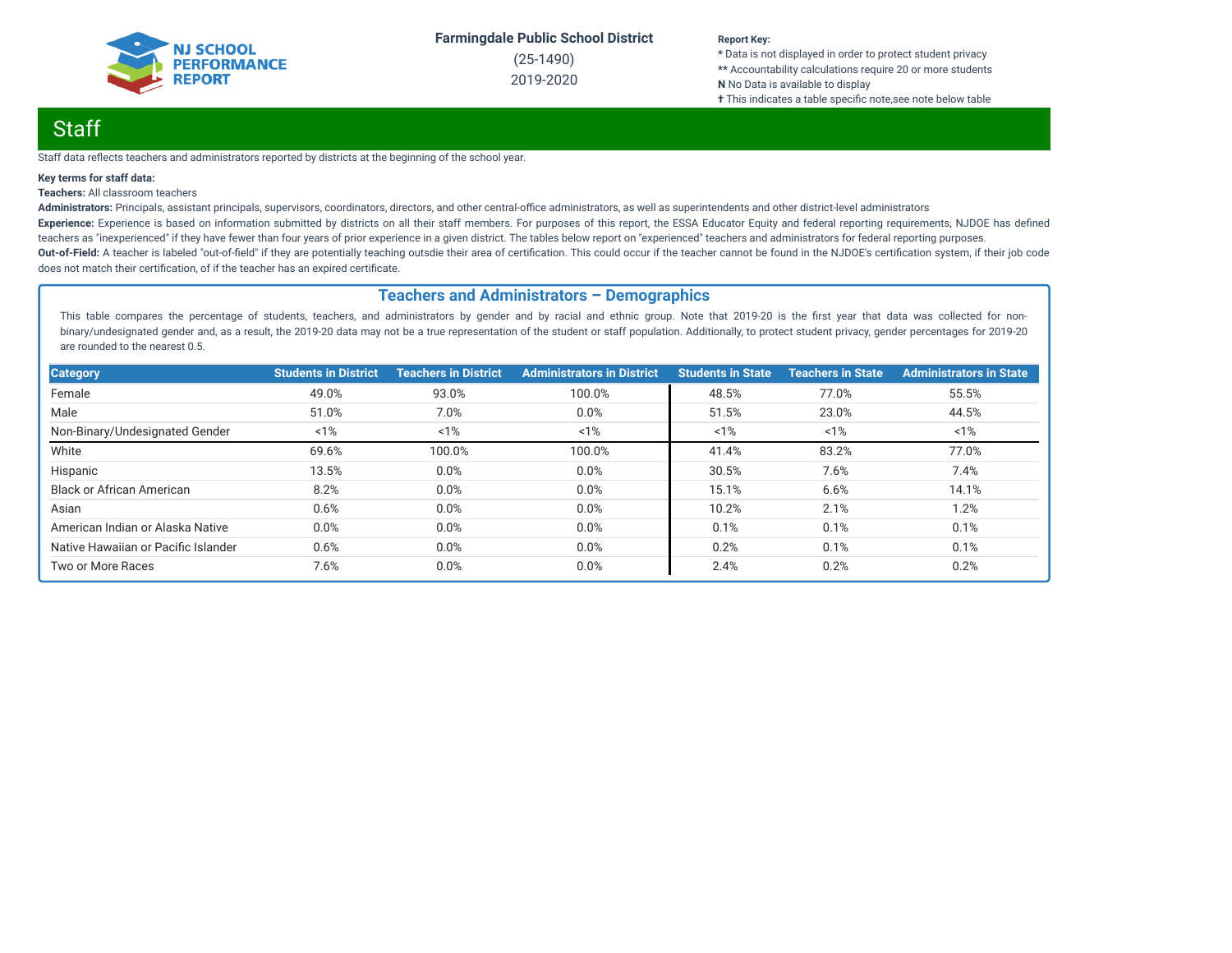

(25-1490) 2019-2020

#### **Report Key:**

**\*** Data is not displayed in order to protect student privacy **\*\*** Accountability calculations require 20 or more students **N** No Data is available to display **†** This indicates a table specific note, see note below table

## **Staff**

Staff data reflects teachers and administrators reported by districts at the beginning of the school year.

#### **Key terms for staff data:**

**Teachers:** All classroom teachers

Administrators: Principals, assistant principals, supervisors, coordinators, directors, and other central-office administrators, as well as superintendents and other district-level administrators Experience: Experience is based on information submitted by districts on all their staff members. For purposes of this report, the ESSA Educator Equity and federal reporting requirements, NJDOE has defined teachers as "inexperienced" if they have fewer than four years of prior experience in a given district. The tables below report on "experienced" teachers and administrators for federal reporting purposes. Out-of-Field: A teacher is labeled "out-of-field" if they are potentially teaching outsdie their area of certification. This could occur if the teacher cannot be found in the NJDOE's certification system, if their job code does not match their certification, of if the teacher has an expired certificate.

### **Teachers and Administrators - Level of Education**

This chart shows the highest level of education attained by teachers and administrators. The Bachelor's category may include other degrees/certificates such as a Specialist's degree. Administrators are required to have a Master's degree or higher.



### **Teachers and Administrators - One-Year Retention (District Level)**

This table shows the percentage of teachers and administrators assigned to this district in 2018-19 that were still assigned to this district in 2019-20. Staff who were not retained may have changed districts or no longer work for the state (including retirements).

| Job Type                                      | <b>District</b> | <b>State</b> |
|-----------------------------------------------|-----------------|--------------|
| 2018-19 Teachers: Same district 2019-20       | 92.3%           | 90.7%        |
| 2018-19 Administrators: Same district 2019-20 | 100.0%          | 87.8%        |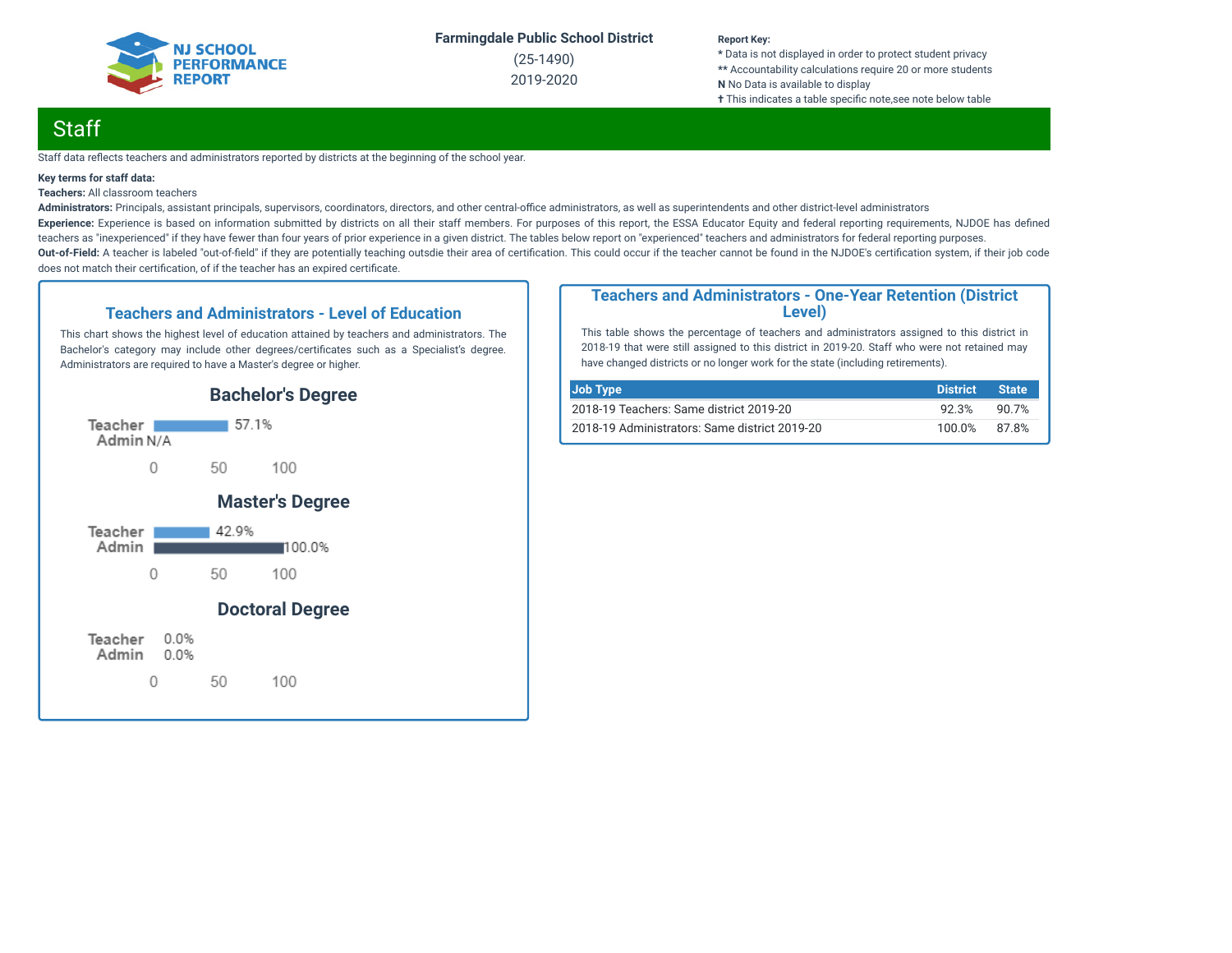

(25-1490) 2019-2020

#### **Report Key:**

**\*** Data is not displayed in order to protect student privacy **\*\*** Accountability calculations require 20 or more students **N** No Data is available to display

**†** This indicates a table specific note,see note below table

## Per-Pupil Expenditures

### **Per-Pupil Expenditures by Source**

The link below produces a table summarizing the most recently available expenses for regular and special education students taught at schools in the district. The amounts shown include expenditures for instruction, support services, administration, operations and maintenance, and extra-curricular activities.

For more information regarding this table please refer to the guidance for school level reporting, which is available on the NJDOE webpage ESSA School Level Reporting [Information](https://www.nj.gov/education/finance/fp/af/essa.shtml). More in-depth information about district and charter school spending can be found in the User [Friendly](https://www.nj.gov/education/finance/fp/ufb/) Budget and the [Comprehensive](https://www.nj.gov/education/finance/fp/cafr/search/) Annual Financial Report (CAFR) and Auditor Management Reports (AMRs).

Please be aware that the total district expenditures represented in these reports are taken from audited district financial data, but the subsequent allocation of these resources to specific schools is not audited or otherwise verified by the New Jersey Department of Education. If you have specific questions about the assignment (or lack of assignment) of school-level amounts, please contact the district for additional information.

### [Link to District Summary of 2018-19 School-Level Per Pupil Expenditures by Source](https://homeroom4.doe.state.nj.us/audsum/PpeReport?&did=1490&fileformat=html&reportname=PERFORMREPORT&fy=20).

An option to download all [school-level](https://homeroom4.doe.state.nj.us/audsum/PpeReport?&did=9999&fileformat=html&reportname=PERFORMREPORT&fy=20) summaries by district in one spreadsheet is also available. However, because districts have flexibility in how certain costs are allocated to individual schools, school-level costs should not be compared between schools in different districts.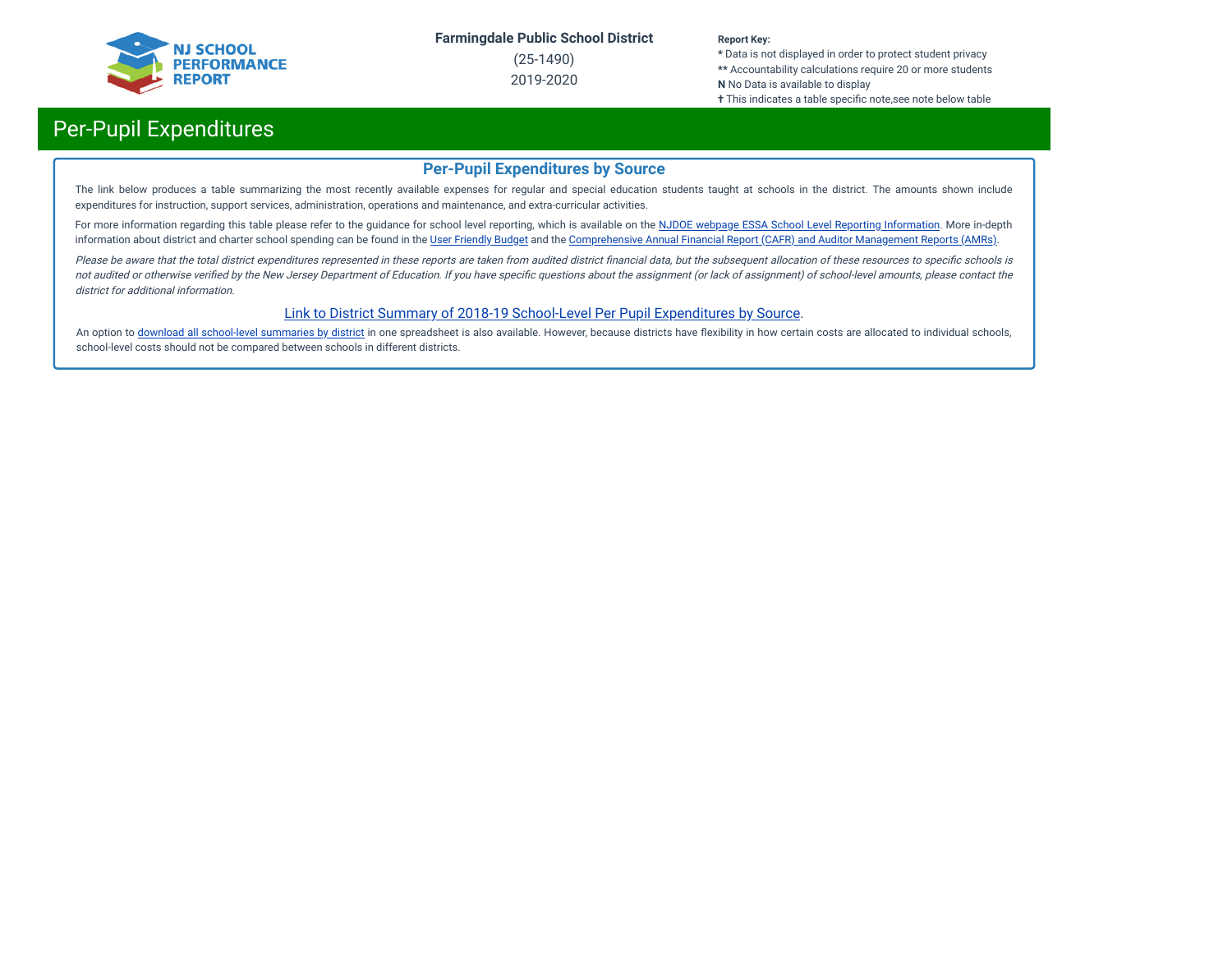(25-1490) 2019-2020

#### **Report Key:**

**\*** Data is not displayed in order to protect student privacy **\*\*** Accountability calculations require 20 or more students **N** No Data is available to display **†** This indicates a table specific note,see note below table

## **Accountability**

#### **New Jersey's Every Student Succeeds Act (ESSA) Accountability System**

New Jersey's school accountability system identifies schools that are in need of [comprehensive](https://www.nj.gov/education/ESSA/plan/plan.pdf) and targeted support as required by the Every Student Succeeds Act (ESSA). Based on New Jersey's approved ESSA state plan, NJDOE will identify schools in the following four federal categories every three years:

- **Comprehensive Support and Improvement (CSI): Overall Low Performing:**
	- Schools with a summative score in the bottom 5% of Title I schools.
- **Comprehensive Support and Improvement (CSI): Low Graduation Rate:**
- High schools with a four-year graduation rate of 67% or less
- **Additional Targeted Support and Improvement: Low Performing Student Group (ATSI):**
	- Schools with one or more student group with a summative score that would be in the bottom 5% of Title I schools
- **Comprehensive Support and Improvement (CSI): Chronically Low Performing:**
	- o Title I schools identified as Additional Targeted Support and Improvement; Low Performing Student Group (ATSI) that are identified for three or more consecutive years, i.e. ATSI schools that do not meet exit criteria.
	- The NJDOE has not yet identified schools in this category as no ATSI schools have been in status for three or more years.

Annually, NJDOE will identify schools in the following federal category:

- **Targeted Support and Improvement: Consistently Underperforming Student Group (TSI):**
	- Schools with one or more students group that missed annual targets or standards for all indicators for two years in a row

For purposes of ESSA accountability, only schools and student groups with data for 20 or more students are included in calculations.

For more information about New Jersey's [accountability](https://www.state.nj.us/education/title1/accountability/progress/19/2018-19%20Statewide%20Progress%20toward%20Long-Term%20Goals.pdf) system, how indicator and summative scores were calculated, how federal accountability status is determined, and statewide progress toward long-term goals, see these [accountability](https://www.state.nj.us/education/title1/accountability/progress/20) resources.

Important Note for 2019-2020: Due to the COVID-19 pandemic, New Jersey received a waiver from the United States [Department](https://www.nj.gov/education/covid19/news/docs/Accountability%20and%20School%20Identification,%20and%20Reporting%20Requirement%20Waiver%20Word.pdf) of Education (USED) in March 2020 to waive statewide assessment, accountability, and reporting requirements in the Elementary and Secondary Education Act (ESEA) for the 2019-2020 school year. This removes the requirement to:

- Calculate indicator scores and summative scores for the 2019-2020 school year;
- Measure progress toward long-term goals and measures of interim progress for accountability indicators for the 2019-2020 school year; and
- Identify schools for comprehensive and targeted support and improvement during the 2020-2021 school year (based on 2019-2020 data).

As a result of the March 2020 waiver, any school that was identified for comprehensive or targeted support and improvement during the 2019-2020 school year for support during the 2020-2021 school year will retain the same status for the 2021-2022 school year and continue to receive support and interventions from the NJDOE.

For the categories that are identified every three years, the last identification occurred in the 2018-2019 school year (based on 2017-2018 data) and the next identification was scheduled for the 2021-2022 school year (based on 2020-2021 data). Due to the COVID-19 pandemic and associated federal waivers, New Jersey has submitted a proposed addendum to New Jersey's consolidated state plan to delay the next identification until the 2022-2023 school year (based on 2021-2022 data) and also delay the exit of all currently identified schools to align with the next identification.

For the annual identification of schools for Targeted Support and Improvement: Consistently Underperforming Student Group, no schools will be identified during the 2020-2021 school year as a result of the March 2020 waiver. New Jersey has submitted a request to USED to waive the next identification in the 2021-2022 school year due to the lack of two consecutive years of data.

Because these requests to adjust exit dates are dependent on approval by USED, exit dates are not included in the 2019-2020 reports. Updated exit dates will be shared directly with districts when they are finalized. Check the [accountability](https://www.state.nj.us/education/title1/accountability/progress/20) resources page for current information.

The 2019-2020 Accountability Indicator Scores and Summative Ratings and Accountability Summary by Student Group tables will not be included in the report for 2019-2020 as these tables include indicator scores, summative scores, and progress toward long-term goals and those measures were waived under the March 2020 waiver.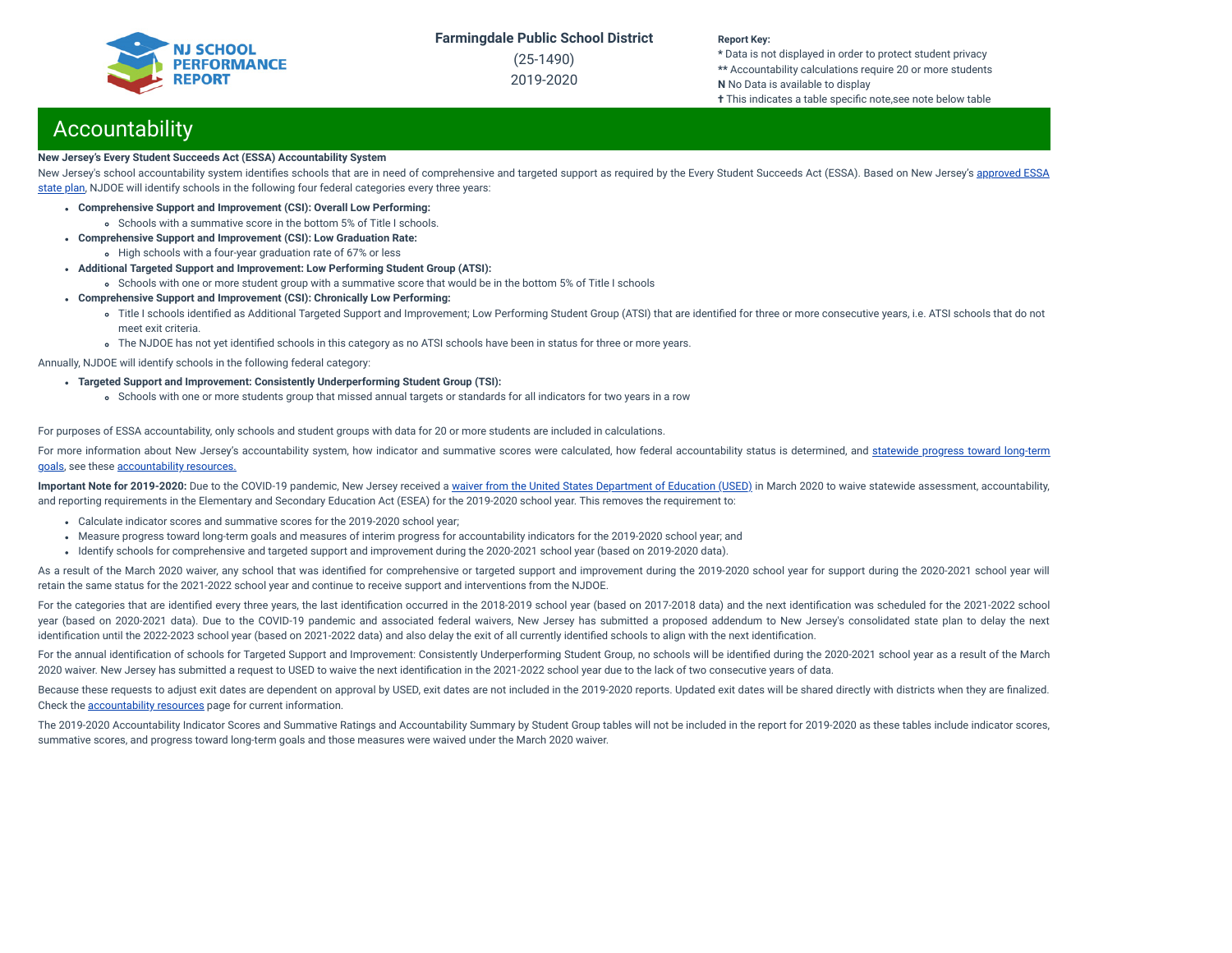

(25-1490) 2019-2020

#### **Report Key:**

**\*** Data is not displayed in order to protect student privacy **\*\*** Accountability calculations require 20 or more students **N** No Data is available to display **†** This indicates a table specific note, see note below table

## Accountability

## **Schools Identified as Requiring Comprehensive or Targeted Support - Districtwide**

The table below provides the list of schools in the district that have been identified for either comprehensive or targeted support for the 2021-22 school year, the category (or reason) for identification, the year the school is eligible to exit status, and, if applicable, the student groups identified for support. For additional information, the NJDOE ESSA [Accountability](https://www.state.nj.us/education/title1/accountability/progress/20/) webpage includes a list of all schools requiring [comprehensive](https://www.state.nj.us/education/title1/accountability/progress/19/CAP%20Comprehensive_Targeted_Schools.xlsx) or targeted support and improvement with the amount of School Improvement Aid (SIA) funds received and information on exit [criteria](https://www.state.nj.us/education/title1/accountability/progress/20/ESSAExitCriteriaDocument.pdf) for identified schools.

There are currently no schools in this district identified as requiring comprehensive or targeted support during the 2021-22 school year.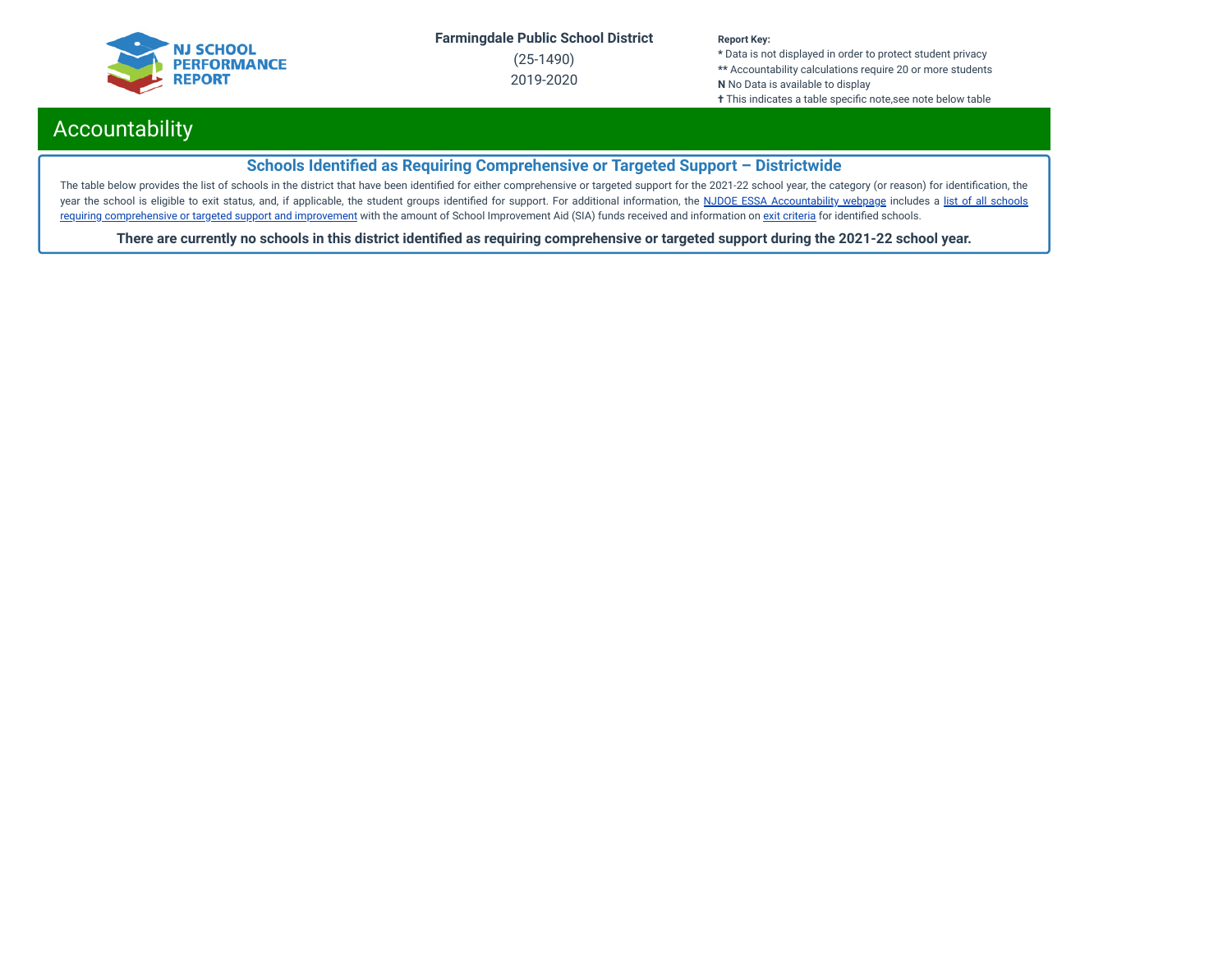

(25-1490) 2019-2020

#### **Report Key:**

**\*** Data is not displayed in order to protect student privacy **\*\*** Accountability calculations require 20 or more students **N** No Data is available to display

**†** This indicates a table specific note, see note below table

## Accountability

### **ESSA Accountability Progress**

The table below shows performance on each of New Jersey's ESSA accountability indicators for the last three years. ELA and Math Proficiency represent the percentage of students that met or exceeded expectations on statewide assessments (NJSLA/PARCC or DLM). ELA and Math Growth represent the median student growth percentile. Four- and five-year graduation rates represent the adjusted cohort graduation rates. Progress toward English Language Proficiency, which was first available in 2017-18, shows the percentage of English Learners that demonstrated the expected amount of growth on the ACCESS for ELLs 2.0 Assessment for English Language proficiency. Chronic absenteeism represents the percentage of students that were absent for 10% or more of the days enrolled during the school year.

| <b>ESSA Acountability Indicator</b>                                                                                                                                                                                                                                                                                                                                                                     | 2017-18 | 2018-19 | 2019-20 |  |  |
|---------------------------------------------------------------------------------------------------------------------------------------------------------------------------------------------------------------------------------------------------------------------------------------------------------------------------------------------------------------------------------------------------------|---------|---------|---------|--|--|
| <b>ELA Proficiency</b>                                                                                                                                                                                                                                                                                                                                                                                  | 66.9%   | 76.4%   |         |  |  |
| <b>Math Proficiency</b>                                                                                                                                                                                                                                                                                                                                                                                 | 57.3%   | 67.4%   |         |  |  |
| <b>ELA Growth</b>                                                                                                                                                                                                                                                                                                                                                                                       | 57      | 55      |         |  |  |
| Math Growth                                                                                                                                                                                                                                                                                                                                                                                             | 74      | 65      |         |  |  |
| 4-Year Graduation Rate+                                                                                                                                                                                                                                                                                                                                                                                 | N       | N       | N       |  |  |
| 5-Year Graduation Rate+                                                                                                                                                                                                                                                                                                                                                                                 | N       | N       | N       |  |  |
| Progress toward English Language Proficiency                                                                                                                                                                                                                                                                                                                                                            | N       | N       |         |  |  |
| Chronic Absenteeism                                                                                                                                                                                                                                                                                                                                                                                     | 8.8%    | 9.4%    |         |  |  |
| $\mathcal{L} = \{ \mathbf{r} \in \mathbb{R}^n : \mathbf{r} \in \mathbb{R}^n : \mathbf{r} \in \mathbb{R}^n : \mathbf{r} \in \mathbb{R}^n : \mathbf{r} \in \mathbb{R}^n : \mathbf{r} \in \mathbb{R}^n : \mathbf{r} \in \mathbb{R}^n : \mathbf{r} \in \mathbb{R}^n : \mathbf{r} \in \mathbb{R}^n : \mathbf{r} \in \mathbb{R}^n : \mathbf{r} \in \mathbb{R}^n : \mathbf{r} \in \mathbb{R}^n : \mathbf{r} \$ |         |         |         |  |  |

† This table shows the most recent graduation rate for reference, but accountability calculations for a given year use the prior year's graduation rate.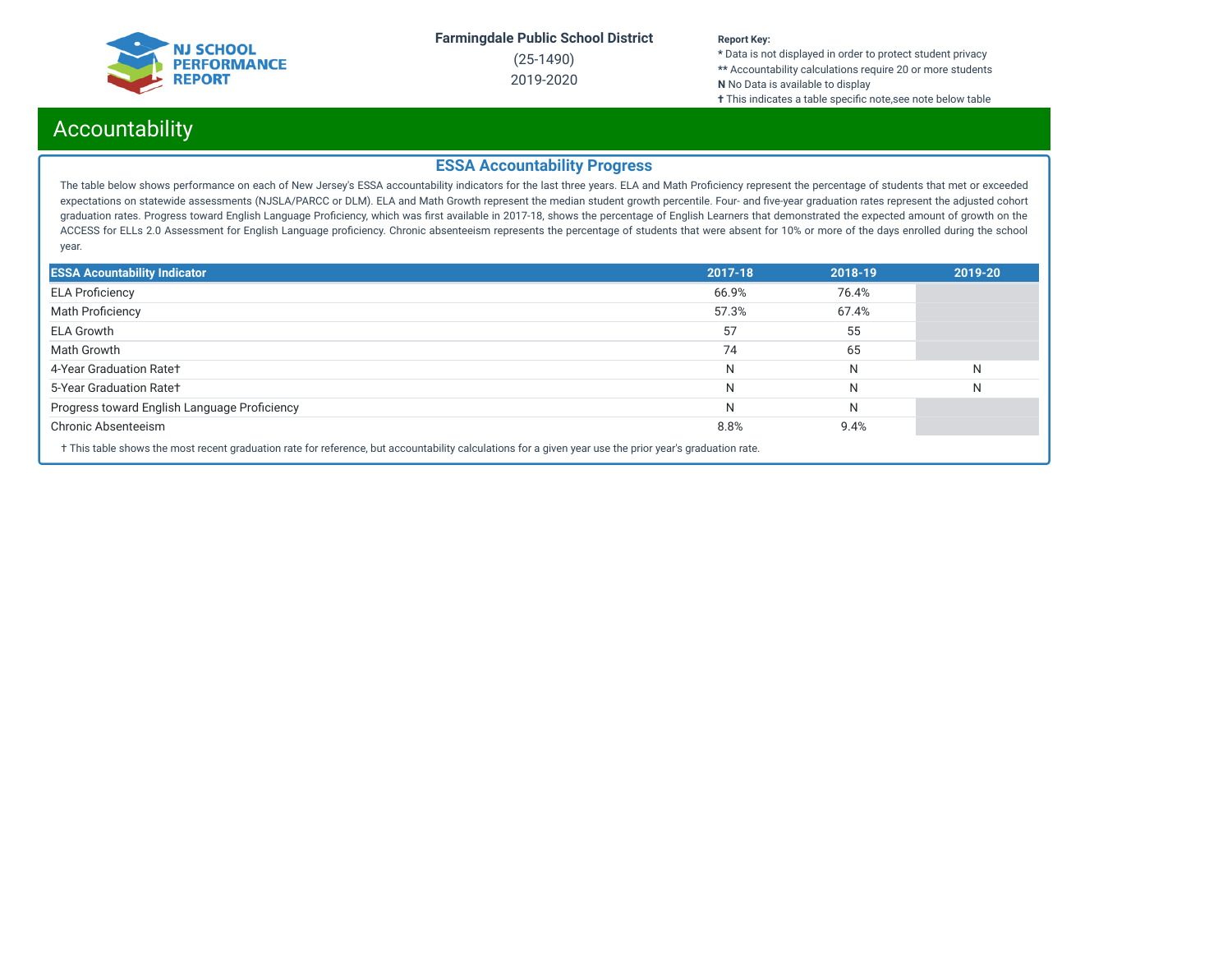

(25-1490) 2019-2020

#### **Report Key:**

**\*** Data is not displayed in order to protect student privacy **\*\*** Accountability calculations require 20 or more students **N** No Data is available to display **†** This indicates a table specific note, see note below table

## **Narrative**

This section allows schools and districts to share highlights, achievements, and other important information about programs, activities, and services that are offered in their own words. If there are questions about the information provided in the narrative section, please contact the school or district directly.

- The FSD is committed to providing a student-centered learning environment that promotes innovation and student voice.
- Farmingdale is proud to provide 1:1 devices to all students Pre-K through Eighth Grade.
- Community and parent partnerships are highly valued in Farmingdale.





Our mission is to utilize all of our resources to provide educational opportunities that meet each student's individualized learning needs in a safe and caring environment. We will nuture our students' natural curiosity and build on their educational experiences in order to help them acquire the knowledge, skills, attitudes, and responsibilities that will enable them to be successful as they continue through life.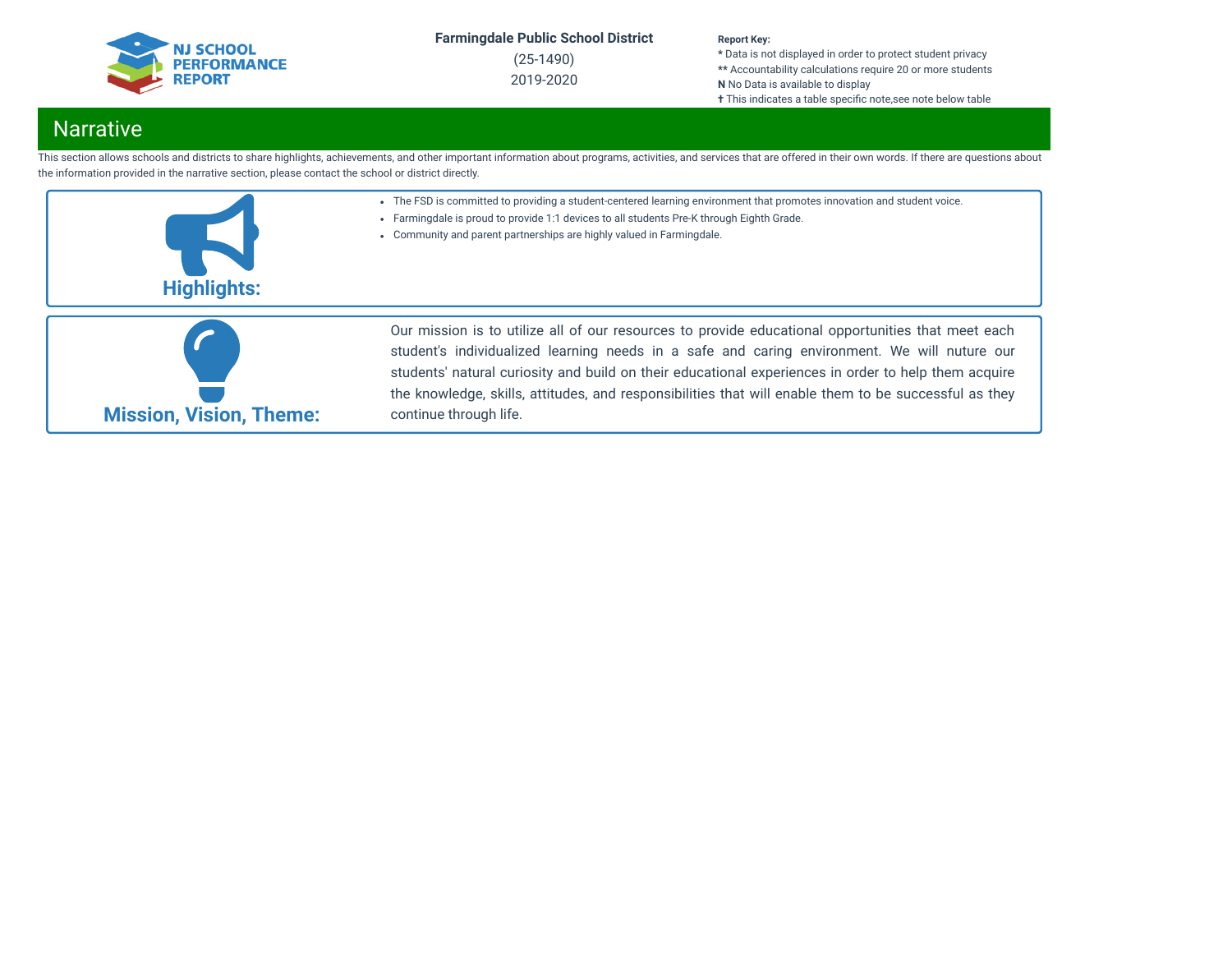

(25-1490) 2019-2020

#### **Report Key:**

**\*** Data is not displayed in order to protect student privacy **\*\*** Accountability calculations require 20 or more students **N** No Data is available to display **†** This indicates a table specific note,see note below table

## **Narrative**

This section allows schools and districts to share highlights, achievements, and other important information about programs, activities, and services that are offered in their own words. If there are questions about the information provided in the narrative section, please contact the school or district directly.



We are excited to be one of 13 schools to receive a \$10,000 Arts in Education residency grant for the 2020-21 school year. With our 20-day award, a theatre resident works with 6-8th graders on lessons integrating core curriculum standards with theatre arts concepts. Our Health Council provides many free activities, educational information, training, and events supporting our mission of overall health & fitness. Farmingdale School was recognized as a Gold Level awardee by the NJ Dept. of Health for demonstrating outstanding commitment to protecting student health by promoting and implementing immunization best practices.



We employ a Balanced Literacy Workshop model in all grades K-8. Reader's and Writer's Workshop provide students with a supportive environment that involves them in authentic reading and writing experiences that focus on the strengths and needs of each individual student. The ultimate goal of a workshop model is to develop life-long passionate readers and writers.

**Courses, Curriculum, Instruction:**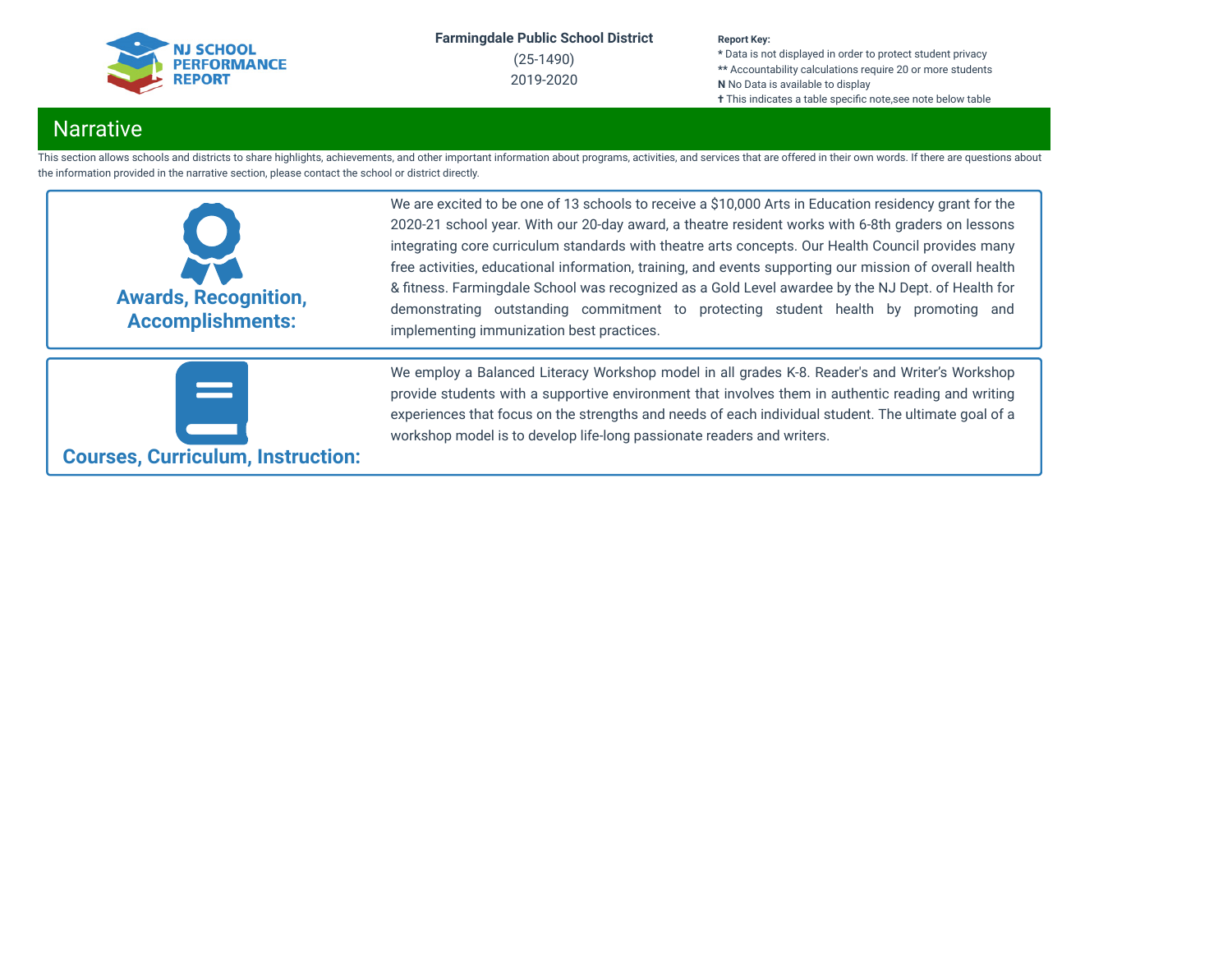

(25-1490) 2019-2020

#### **Report Key:**

**\*** Data is not displayed in order to protect student privacy **\*\*** Accountability calculations require 20 or more students **N** No Data is available to display **†** This indicates a table specific note, see note below table

## **Narrative**

This section allows schools and districts to share highlights, achievements, and other important information about programs, activities, and services that are offered in their own words. If there are questions about the information provided in the narrative section, please contact the school or district directly.



We offer student council as well as a variety of leadership opportunities for all middle school students.



The Farmingdale staff work collaboratively to learn and grow. We have developed Professional Learning Communities based on topics of interest. Our staff receive sustained, consistent professional learning opportunities that are embedded into the school program.

## **Staff and Professional Learning:**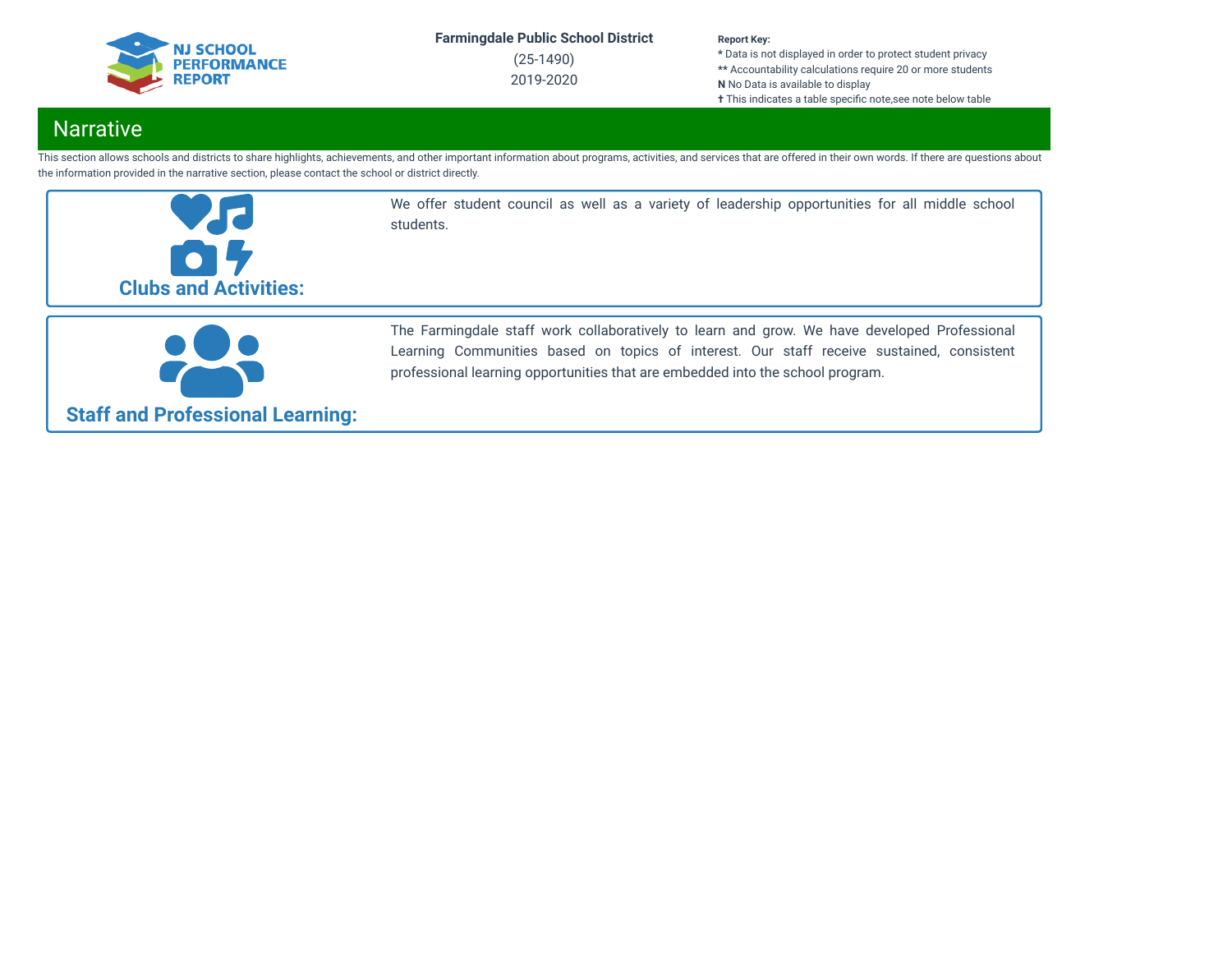

(25-1490) 2019-2020

#### **Report Key:**

**\*** Data is not displayed in order to protect student privacy **\*\*** Accountability calculations require 20 or more students **N** No Data is available to display **†** This indicates a table specific note, see note below table

## **Narrative**

This section allows schools and districts to share highlights, achievements, and other important information about programs, activities, and services that are offered in their own words. If there are questions about the information provided in the narrative section, please contact the school or district directly.



The Farmingdale School District offers a continuum of supports and services for students. We have two programs for at-risk learners, one that takes place during the school day and the other providing an extended day of learning (after-school) with additional small group learning opportunities.



Our Farmingdale Health Council promotes wellness and fitness with the goal of reducing childhood obesity and improving children's future well-being. Many activities and opportunities for health awareness and fitness are offered. Farmingdale was awarded gold level status for the Hot Shots for Tots campaign, sponsored by the NJ Department of Health, for demonstrating outstanding commitment to immunization best practices.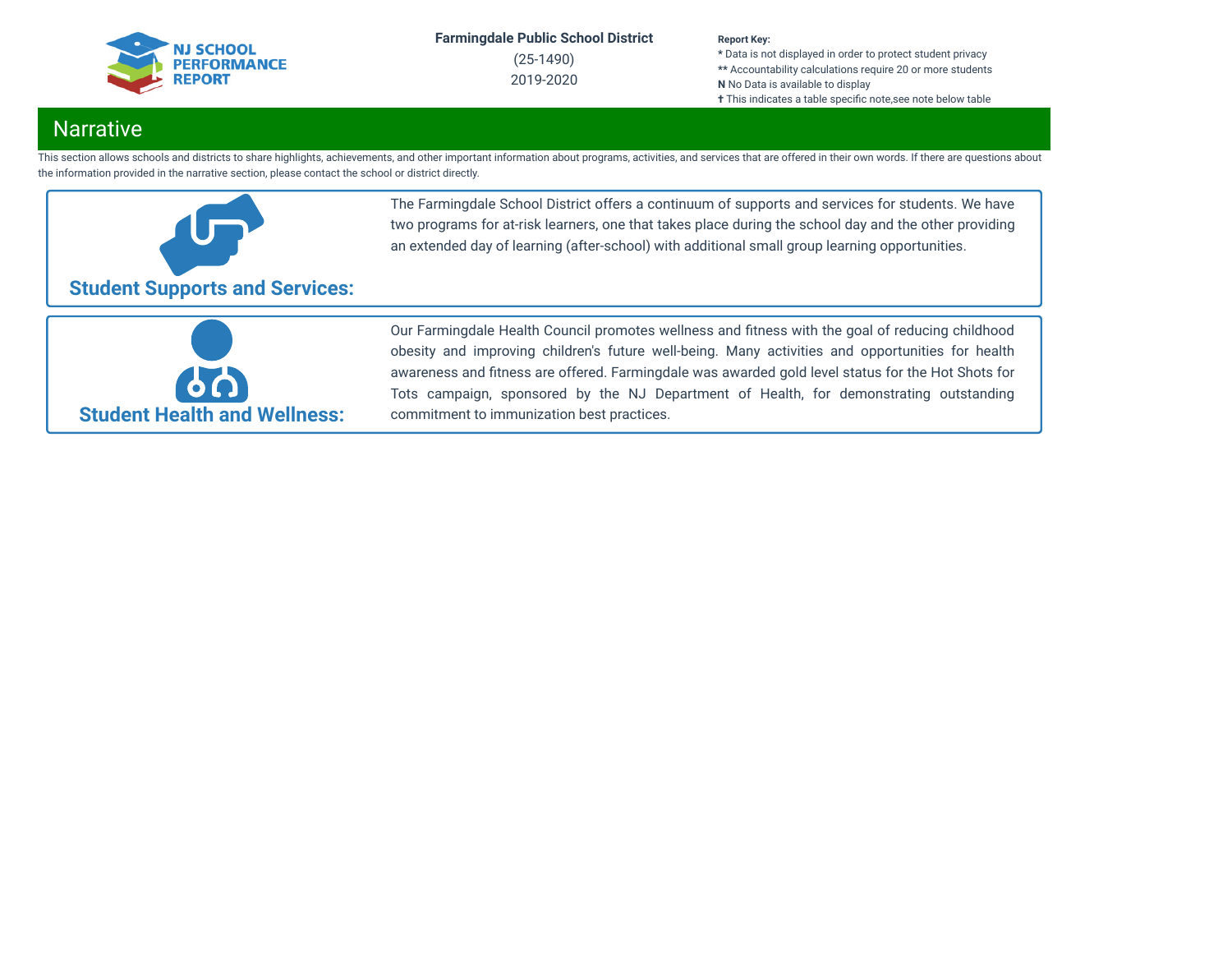

(25-1490) 2019-2020

#### **Report Key:**

**\*** Data is not displayed in order to protect student privacy **\*\*** Accountability calculations require 20 or more students **N** No Data is available to display **†** This indicates a table specific note,see note below table

## **Narrative**

This section allows schools and districts to share highlights, achievements, and other important information about programs, activities, and services that are offered in their own words. If there are questions about the information provided in the narrative section, please contact the school or district directly.



Parent and community involvement is an essential part of our school program. Throughout the year we offer a variety of programs that include parents and community members. We are fortunate to have many local business and community partners that support our school and work with us to provide community service and support.



Is a Climate Survey Used: Yes; Who is surveyed: Students, Parents. The Farmingdale School's most recent school climate surveys indicated that 85% of students feel they have many leadership opportunities, 86% report a complete understanding of HIB concepts, and 84% feel teachers listen and care about them. 75% of parent respondents feel an open and respectful manner of communication, believe staff encourages respect for others' differences, report that teachers build strong relationships with students, and are happy with the leadership opportunties afforded to students. The results were used for future programming.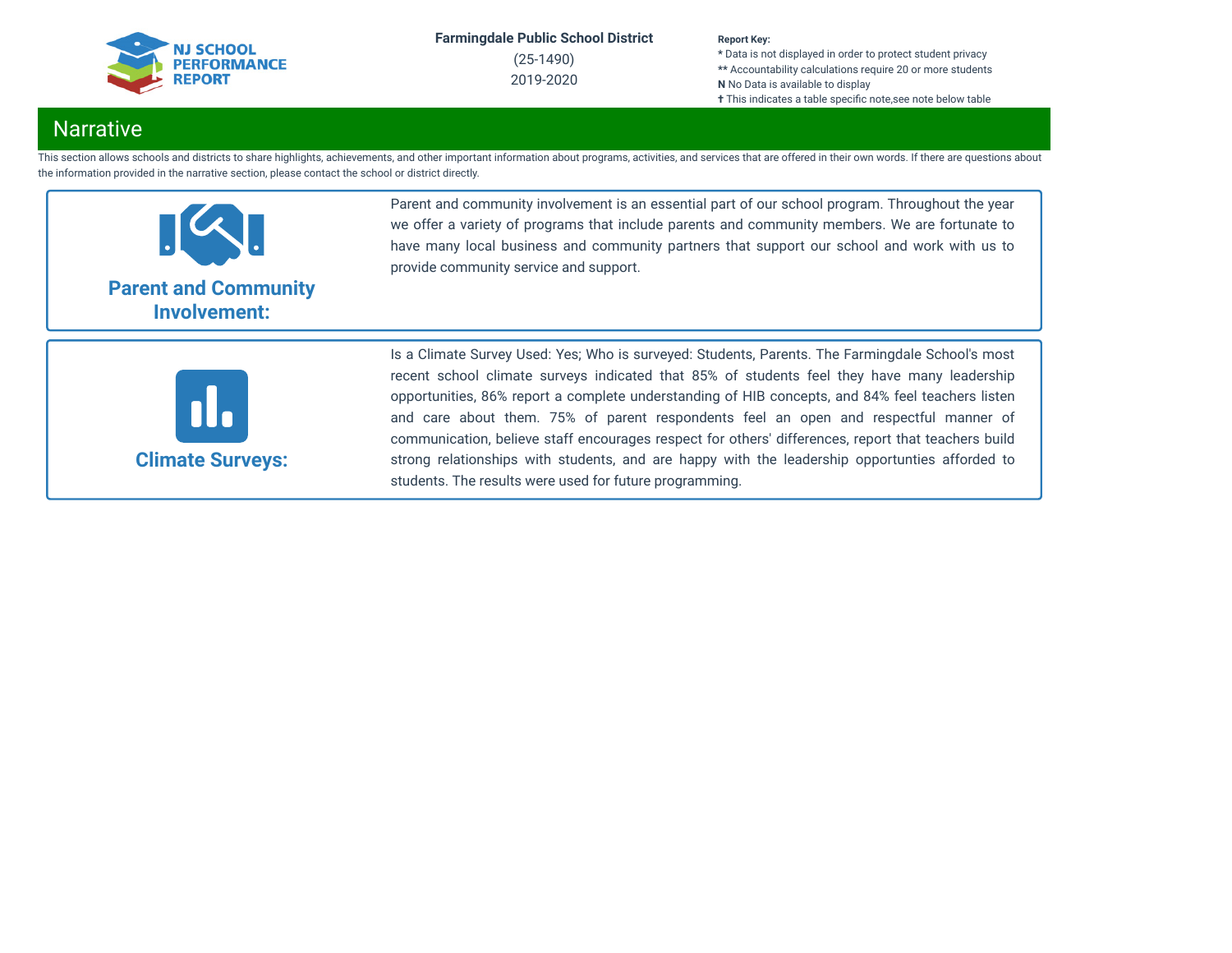

(25-1490) 2019-2020

#### **Report Key:**

**\*** Data is not displayed in order to protect student privacy **\*\*** Accountability calculations require 20 or more students **N** No Data is available to display **†** This indicates a table specific note, see note below table

## **Narrative**

This section allows schools and districts to share highlights, achievements, and other important information about programs, activities, and services that are offered in their own words. If there are questions about the information provided in the narrative section, please contact the school or district directly.



Building renovations in 2018 resulted in safety and security upgrades, secure main office/office relocation, replacement of HVAC equipment and system controls, lighting and flooring improvements, fire alarm system replacement, window replacement, bathroom improvements, interior and exterior door replacement, etc.



Our school has a secure main entrance with an enclosed vestibule. An updated security system including a lockdown call button and new interior and exterior cameras all aim to further a secure learning environment. State police provide a presence intermittently throughout the week.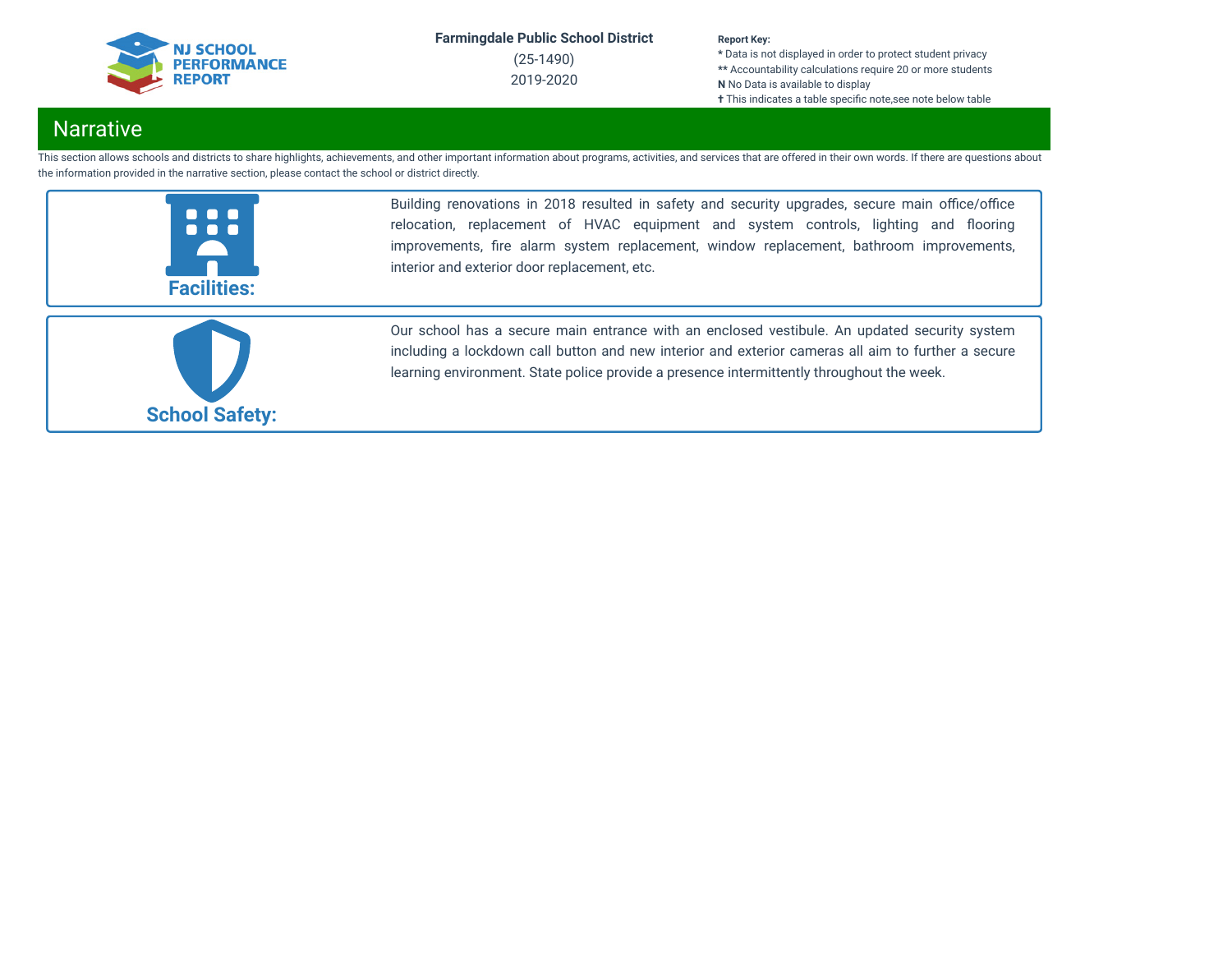

(25-1490) 2019-2020

#### **Report Key:**

**\*** Data is not displayed in order to protect student privacy **\*\*** Accountability calculations require 20 or more students **N** No Data is available to display **†** This indicates a table specific note,see note below table

## **Narrative**

This section allows schools and districts to share highlights, achievements, and other important information about programs, activities, and services that are offered in their own words. If there are questions about the information provided in the narrative section, please contact the school or district directly.



We are proud to offer 1:1 devices in all grades Pre-K through 8th. Students in grades Pre-K-1st utilize iPads while students in 2nd-8th grade utilize Chromebooks throughout the day for instruction. All students participate in STEAM activities on a weekly basis. In addition, our middle school students have the option to choose STEAM TEAM as an elective where students undertake further scientific exploration and share their knowledge with our younger students through hands-on student created lessons.



Our integrated preschool provides three- and four-year-olds with a wonderful opportunity to develop both academic and social skills. The program employs the Tools of the Mind curriculum which promotes learning through dramatic play and self-regulation. Young learners develop foundational skills which will serve them well in Kindergarten and beyond. Our school offers a full-day program funded by Preschool Expansion Aid from the NJDOE, and is free to Farmingdale families.